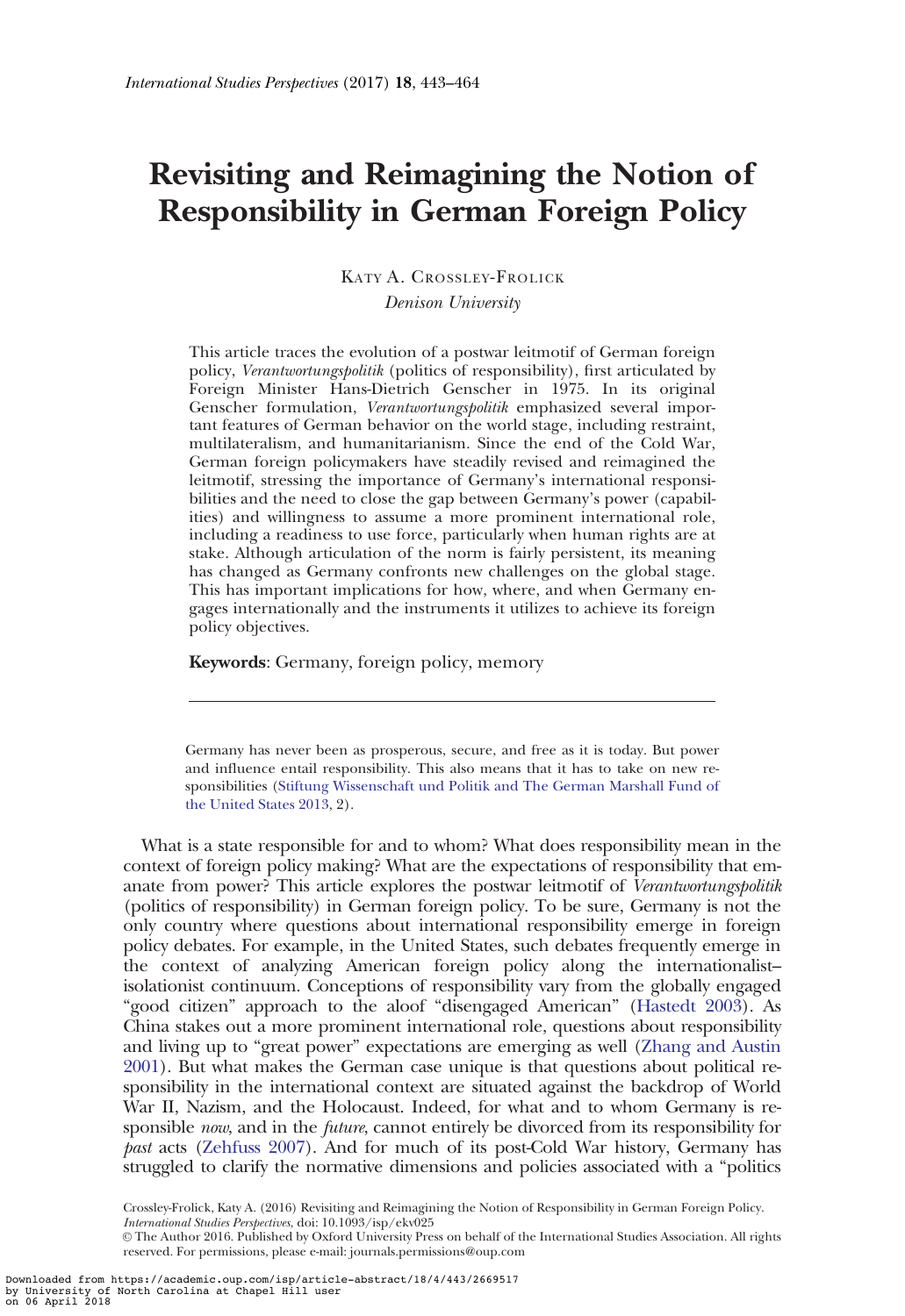of responsibility" largely because it wrestles with two competing, often incompatible, demands. On the one hand, the lessons of history often lead to domestic calls for caution, restraint, antimilitarism, and an appealing (if unprecedented) form of multilateralism where consensus among the permanent five members of the United Nations (UN) Security Council is expected ([Leithner 2009,](#page-20-0) 4). On the other hand, German foreign policy makers face a complex global environment in the post-Cold War era, which demands a nimble, forward-postured German foreign policy that utilizes a variety of foreign policy instruments, including military force, even if the precise requirements for multilateralism are not satisfied ([Leithner 2009,](#page-20-0) 4).

This article analyzes these competing impulses in German foreign policy and is structured into four parts. The first part traces the genealogy of Germany's "politics of responsibility." The second part explores the "politics of responsibility" against the backdrop of scholarly literature on German foreign policy in the post-Cold War era. The third part proposes a way of thinking about responsibility from two perspectives: from the outside-in (from the international to the national) and from the inside-out (from the national to the international).<sup>1</sup> The former begins with the state as the primary unit of analysis. It considers the international responsibilities that flow from power, sovereignty, and statehood. These are distinct from legal obligations as enshrined in international law and treaties. The latter focuses on several domestic factors that frequently serve as the link between international influences and foreign policy outputs ([Harnisch 2013,](#page-20-0) 78). Specifically, it analyzes a snapshot of recent statements by political elites at the Munich Security Conference in 2014, public opinion about Germany's role in the international system, particularly as it relates to responsibility, and the findings of a sweeping review of German foreign policy and its global responsibilities carried out by the Federal Foreign Ministry in 2014. The final part concludes with a preliminary sketch of a broader research agenda for analyzing German foreign policy around the concept of responsibility. Such an agenda would facilitate an assessment of the relationship between the normative dimensions or underpinnings of German foreign policy and the specific foreign policy decisions or outputs. Moreover, it would provide a framework for exploring the short- and long-term policy implications that emerge from Germany's foreign policy as framed or driven by the notion of responsibility.

# The Genealogy of Verantwortungspolitik

During the Cold War decades of the so-called "Bonn Republic," former Foreign Minister Hans-Dietrich Genscher (FDP) was the central political figure associated with the concept of *Verantwortungspolitik* ([Lantis 2002](#page-20-0), 2). From Genscher's point of view, Germany's future could not be shaped without carefully considering the past ([Moneta 2010\)](#page-20-0). Hence, responsibility encapsulated a mood of caution. This meant curbing the inclination to put German interests before others, let alone articulate them, and demonstrating stability and predictability in its foreign policy behavior. This was perhaps more tangibly expressed in its unambiguous commitment to the postwar international order, multilateralism, and humanitarianism.

After the end of the Cold War and the reunification of Germany in 1990, foreign policy elites began utilizing the expression in a manner that emphasized more engagement with the world (militarily and economically) as well as the desire and need to have more influence on the global stage, that is, a permanent seat in the UN Security Council [\(Bock 2002](#page-18-0); [Hellmann, Weber, and Sauer 2008](#page-20-0)). Most recently, in three speeches at the Munich Security Conference in 2014, Federal President Joachim Gauck, the Federal Minister of Defense Ursula von der

<sup>&</sup>lt;sup>1</sup>In doing so, I am borrowing from and modifying an analogous approach presented by [Foot \(2001\)](#page-19-0) and [Chan](#page-18-0) [\(2001\)](#page-18-0).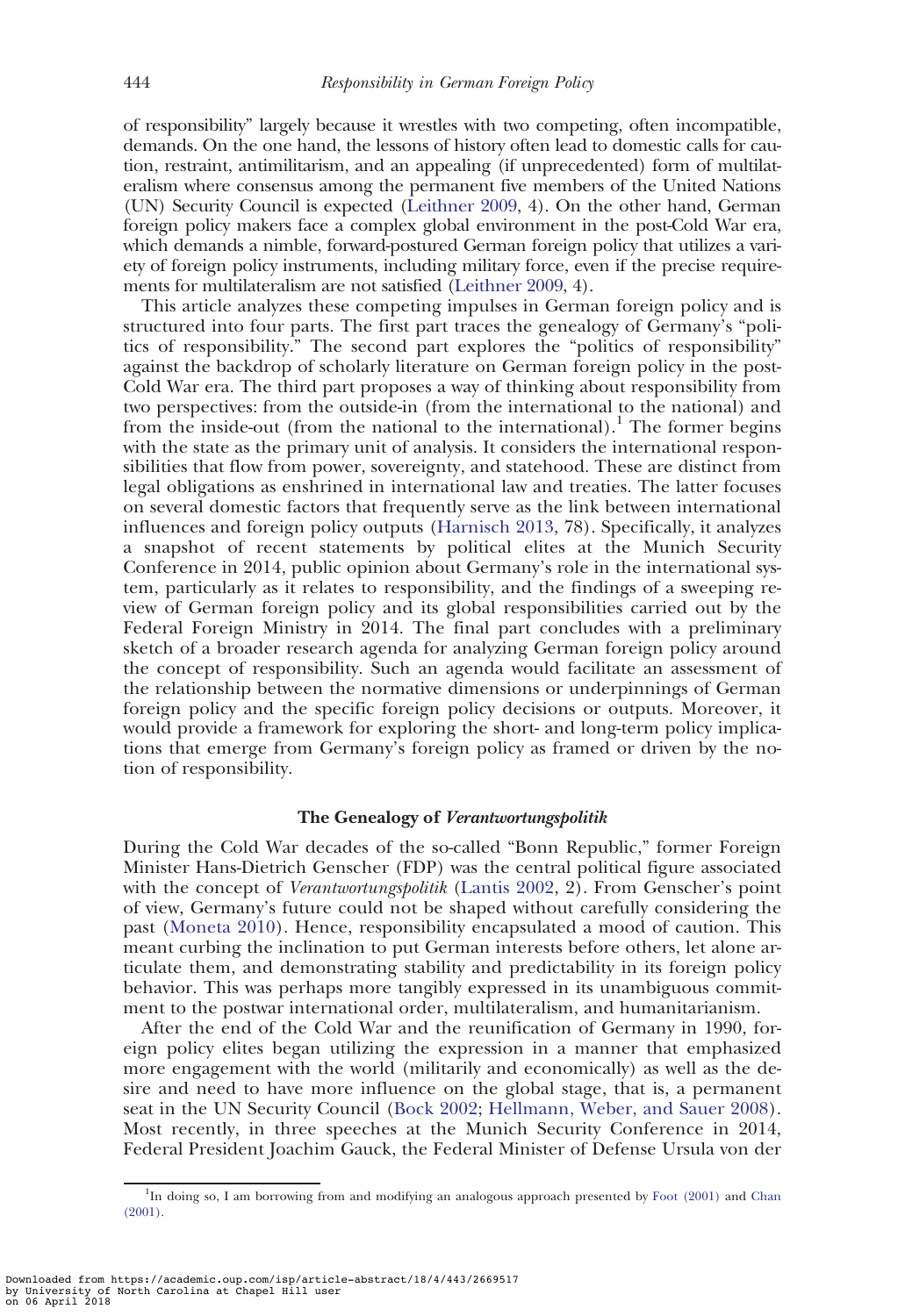Leyen (CDU), and Foreign Minister Frank-Walter Steinmeier (SPD) stressed the need to close the gap between Germany's power (capabilities) and its willingness to shoulder more international responsibilities, particularly when peace and human rights are threatened [\(Gauck 2014;](#page-19-0) [Steinmeier 2014;](#page-21-0) [von der Leyen 2014](#page-21-0)).

Genscher's version of Verantwortungspolitik expressed what one might term a "negative" notion of responsibility, that is, Germany should refrain *from* behaviors that might be perceived, both at home and/or abroad, as threatening or potentially disruptive for the international order and/or colliding with its core values. In this version, Germany's foreign policy is best expressed and characterized by an enduring "culture of restraint" that obliges it to tread lightly in international affairs ([Maull 1992;](#page-20-0) [Berger 1998](#page-18-0); [Duffield 1998](#page-19-0); [Leithner 2009\)](#page-20-0).

In the post-Cold War era, foreign policy elites have deliberately recast the notion to convey a more "positive" notion of responsibility, one premised on a for-ward-postured foreign policy [\(Leithner 2009](#page-20-0), 46).<sup>2</sup> Both interpretations are affected by domestic and international contexts and draw different lessons from history. Both are also confronted with the demanding obligations that flow from Germany's active participation in the international system without losing sight of or being paralyzed by the past. But the Genscherite version is waning. For many of Germany's post-Cold War leaders, the past bequeaths the lesson that Germany's foreign policy should be more proactive. As such, responsibility is reimagined and redefined as an essentially positive consequence of the restoration of full sovereignty at the end of the Cold War and German unification. Germany's changed status means that its "foreign policy is much less determined by its geopolitical position" [\(Oppermann 2012](#page-21-0), 508) and therefore permits it to actively shape affairs in-line with its values and interests. This revisited notion of responsibility scuttles the rather naïve assumption that a country as powerful and influential as Germany would not have interests and begins carving out space for it to articulate them in a way that makes them at least appear compatible with its revered postwar values.

In sum, Verantwortungspolitik has traversed a long historical path since the end of World War II. Along the way, its meaning has been steadily revised in ways that move Germany away from the cautious shores of restraint into the murkier waters of action. The change in meaning has not been abrupt but rather gradual "and veiled under the cloak of rhetorical continuity" [\(Bock 2002,](#page-18-0) 39). However, this continuity conceals significant fault lines in the German body politic as expressed in public opinion about what German is responsible for on the global stage and how it goes about shouldering those responsibilities. Surprisingly, however, there has been little scholarship detailing this journey. In fact, there are few systematic analyses of how its meaning has evolved and how it is understood by both domestic and international audiences. The extant analyses often rely on discourse analysis, though even here the scholarship is slim. Indeed, as [Hellmann, Weber, and](#page-20-0) [Sauer \(2008](#page-20-0), 16) note, in spite of an abundance of scholarship about German foreign policy *writ large*, the study of foreign policy discourse—the words that policymakers use to communicate foreign policy objectives and action—is largely neglected. Speaking more broadly, most analyses of Verantwortungspolitik elide normative questions and concerns intrinsic to foreign policy decision making.

# German Foreign Policy: Past, Present, and Future

To better understand the significance of Verantwortungspolitik in German foreign policy, it behooves us to situate this discussion in the broader scholarly and policy debates about Germany's international role in the post-Cold War era. A significant part of these debates, often subsumed under the catchphrase "continuity or

<sup>&</sup>lt;sup>2</sup>[Leithner \(2009\)](#page-20-0) describes this as the shift from "passive" responsibility to "active" responsibility.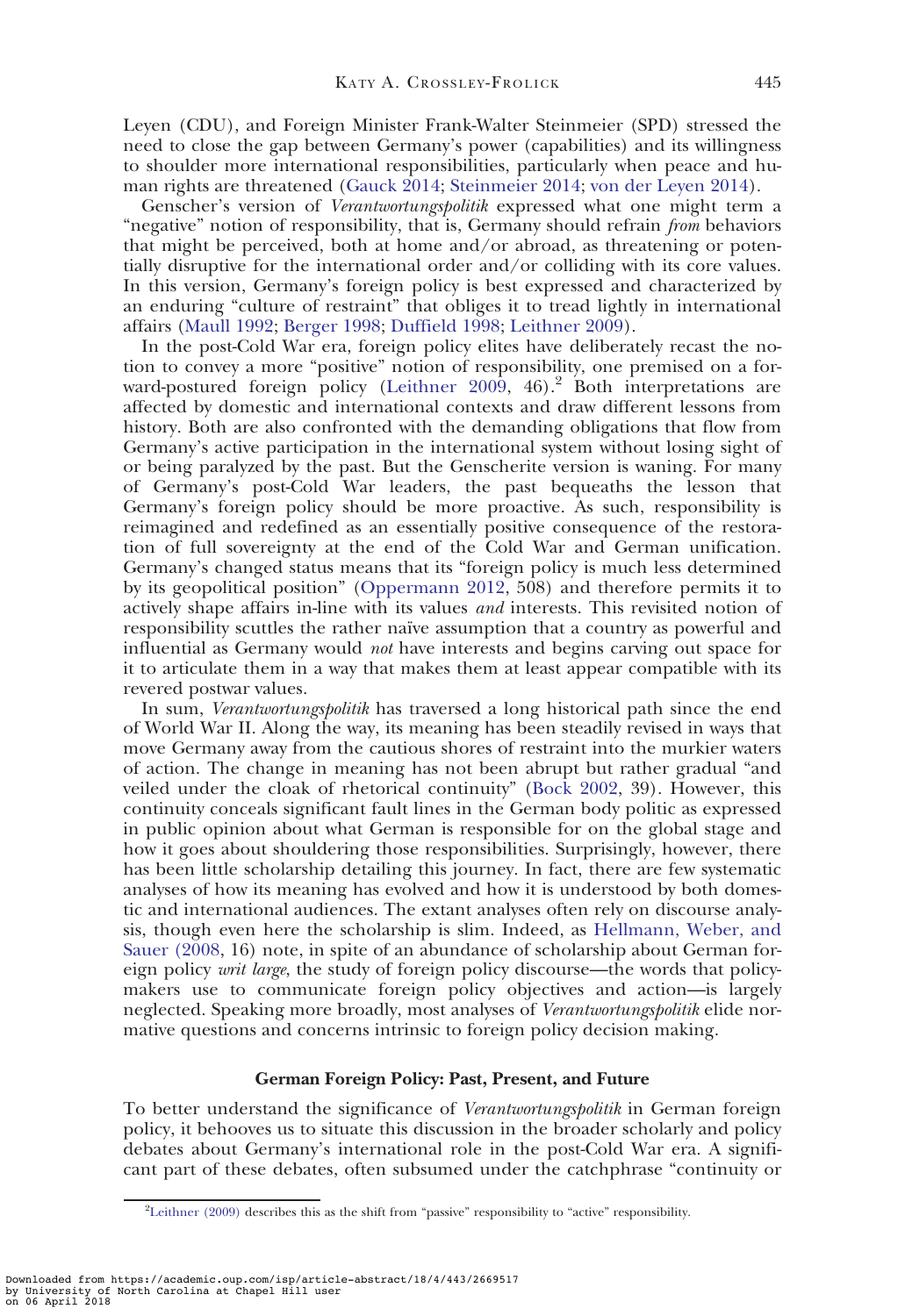change,"<sup>3</sup> revolves around the extent to which German foreign policy behavior in the post-Cold War era signifies a new German identity in international relations. Another way of describing the debate is between those who advocate a more assertive German foreign policy, premised on the notion that Germany is a "normal" great power in Europe, and the critics of a more assertive approach. Thus, for realists, the end of the Cold War facilitated Germany's return to a "normal" mode of state behavior assumed to be characteristic of all states, namely, the pursuit of power, interests, and military dominance [\(Mearsheimer 1990;](#page-20-0) Schöllgen 1993; [Sperling 1994;](#page-21-0) [Hacke 1997](#page-20-0)). But the relentless pursuit of power does not mean that it is done recklessly. As Schöllgen (1993, 48) notes, Germans should accept international responsibilities "commensurate with the status of their country as a sovereign, equal nation-state and with its strength as a European power, without repressing, forgetting or least of all repeating the clumsiness, mistakes and crimes of the first half of this century". Some argue that from this perspective, "responsibility" functions as a code-word for awareness of both German power and interests ([Kreile 1996\)](#page-20-0). Use of the term is a "cynical ploy in which the old wolf has put on new sheepskin" ([Katzenstein 1997](#page-20-0), 2).

In contrast, political scientists from the "liberal institutionalist" school of thought detect continuity and see Germany's foreign policy behavior as rooted in a set of consistent foreign policy principles dating back to the immediate postwar period ([Katzenstein 1997;](#page-20-0) [Duffield 1998](#page-19-0); [Banchoff 1999](#page-18-0); [Crawford 2007](#page-18-0)). These principles include antimilitarism, multilateralism, promoting democracy and the rule of law, reliable cooperation with traditional allies, and peaceful means of conflict resolution. Responsibility is thus more or less synonymous with the persistent adherence to these fundamental postwar foreign policy principles.

Finally, constructivists start from the premise that reality is socially constructed. Historical memory, culture, norms, identities, and beliefs constitute the pathways to understanding state behavior. In the German context, Germany's "self-perception" of its foreign policy identity helps frame our understanding of its foreign policy behavior ([Duffield 1994;](#page-19-0) [Berger 1998;](#page-18-0) [Banchoff 1999;](#page-18-0) [Longhurst 2004](#page-20-0)). Maintaining cautious foreign policy behavior, as dictated by the legacies of history, best illustrates a "politics of responsibility."

Scholars who study the language or discourse of foreign policy frequently note the limitations of the aforementioned schools of thought in the existing international relations literature (and their respective progenies) in explaining critical shifts and nuances in state's foreign policies ([Adler 1997;](#page-18-0) [Hopf 1998](#page-20-0); [Ruggie](#page-21-0) [1998](#page-21-0); [Wendt 1999;](#page-21-0) [Risse 2004](#page-21-0)). Of the three, constructivism comes the closest to acknowledging the importance of language on the development of ideas and beliefs and understanding social behavior. Yet, even if constructivism provides more hospitable intellectual space for the examination of language and discourse, there are doubts about whether it is sensitive enough to the subtle changes in language that impact foreign policy identity ([Milliken 1999;](#page-20-0) [Bock 2002;](#page-18-0) [Hellmann, Weber,](#page-20-0) [and Sauer 2008\)](#page-20-0). Moreover, not all constructivists approach the study of language with the same set of assumptions or share the same goals. Some are inspired by poststructuralism and the critical philosophies of Foucault and Derrida ([Walker](#page-21-0) [1986](#page-21-0); [Der Derian and Shapiro 1989](#page-19-0); [Ashley and Walker 1990\)](#page-18-0). Others consider their work more conventional, offering a different, albeit far from radical, lens for understanding a state's foreign policy behavior compared to the dominant international relations theories ([Hopf 1998](#page-20-0)). Since foreign policy discourse is a relatively new focus of inquiry in international relations, emerging in the late 1980s and early 1990s, the causal relationship between language and foreign policy is not entirely clear, thereby limiting its explanatory impact ([Larsen 1997](#page-20-0); [Baumann](#page-18-0) [2002](#page-18-0)).

<sup>&</sup>lt;sup>3</sup>[Harnisch \(2013\)](#page-20-0).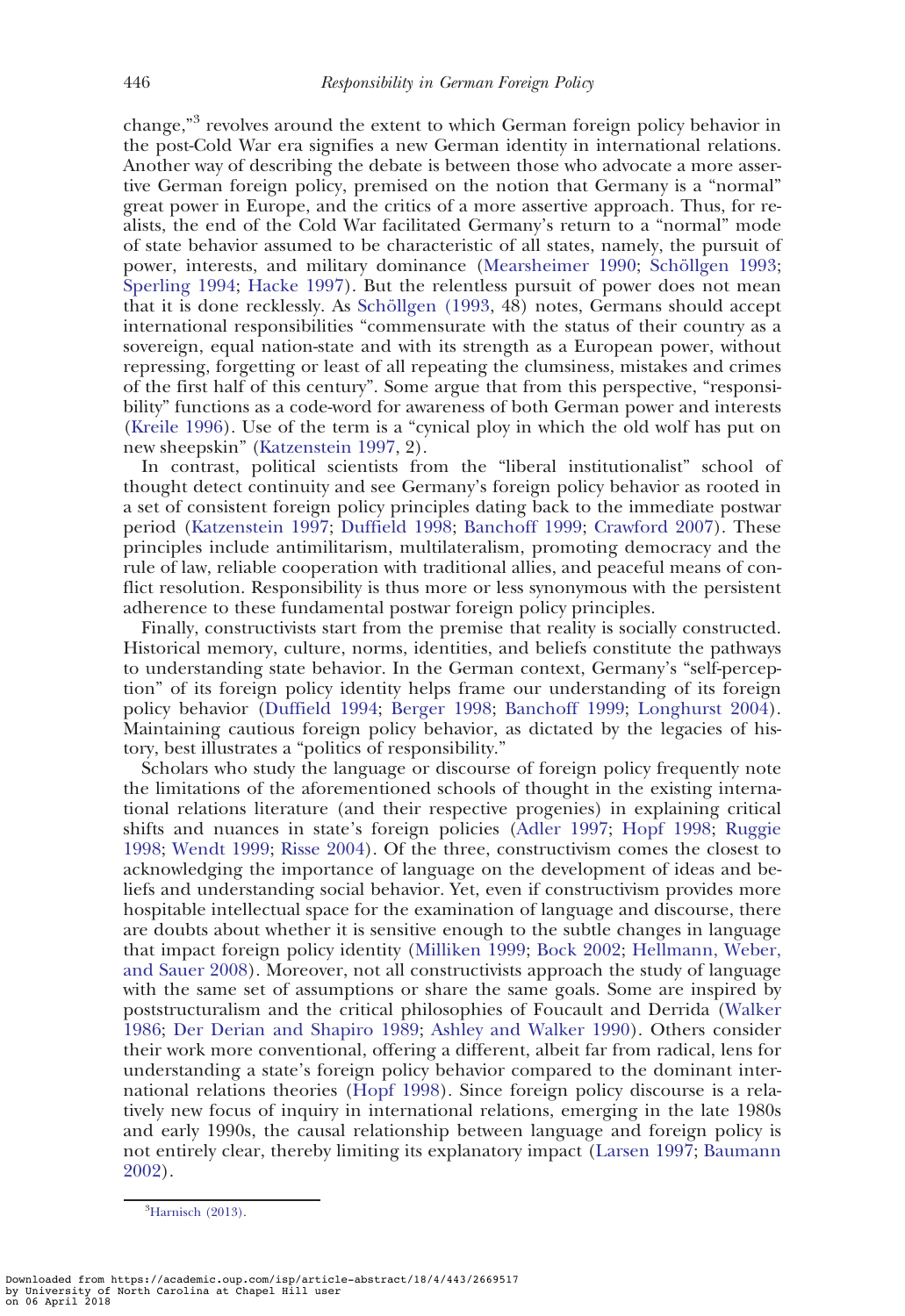In sum, realists, liberal institutionalists, and constructivists filter the notion of responsibility through a prism of assumptions about Germany's international role and its foreign policy goals. They all acknowledge responsibility as embedded in the genetic composition of German foreign policy behavior. All recognize the historical lineage of responsibility, but differ in how they interpret it. Observers of "change" see Germany's past as no longer playing a restraining role so that responsibility is often equated with some form of action, military or otherwise. In contrast, scholars in the "continuity" camp (liberal institutionalists and constructivists) embrace an essentially Genscherite understanding of responsibility. The legacies of World War II and the Holocaust continue to impose limits on Germany's foreign policy behavior. As a consequence, Germany remains unenthusiastic about acting unilaterally (*Alleingänge*), eschews the use of military power, and carefully assesses how its own actions might impact others, particularly its closest allies.

The lack of consensus about how responsibility is operationalized in Germany's foreign policy provides scholars a unique opportunity to recast the debate and begin mapping out a so-called "responsibility-based" analysis of German foreign policy. This approach articulates a set of questions to probe the policy implications that emerge from a responsibility-motivated foreign policy. It prompts us to examine the notion of responsibility in German foreign policy from different levels of analysis and with a heightened sensitivity to normative concerns and questions.

### The Outside-In: Power, Responsibility, and "Being Part of Something Bigger"

If there has indeed been a shift in how responsibility is understood and publicly conveyed by German foreign policymakers, and that the term now conveys a more active and prominent role for Germany on the global stage commensurate with its power, then what responsibilities come with that? How can we begin weighing the empirical or measurable dimensions of power in conjunction with normative expectations about how states should behave?

Starting with the obvious, Germany is an economic powerhouse. In 2014, it was the fourth largest economy in the world and the largest in Europe. It is a leader in exports of machinery, vehicles, chemicals, and household equipment and has a highly skilled labor force underpinning its economic outputs [\(World Bank 2014;](#page-21-0) [Statisches Bundesamt 2015](#page-21-0)). This power, coupled with its large population, makes Germany the most important country in Europe and the fulcrum of the entire Eurozone. Its leadership in the current Eurozone crisis, however halting or anemic, is as much about protecting its own economic interests as it is about shouldering historical responsibility for the broader project of European integration and cooperation.

In terms of military power, it does not possess nuclear weapons nor does it occupy a permanent seat on the UN Security Council, two viscous and largely anachronistic relics of the Cold War that continue to confer great power status. But when viewed from the outside-in and relying on other measurables, material or hard (military, political, and economic) indicators of power of the post-Cold War era, there can be little doubt that Germany occupies a dominant place in the international hierarchy. Although no match for France or the United Kingdom, Germany is nevertheless a modest military power, ranking ninth globally in terms of its defense budget ([International Institute for Strategic Studies 2015\)](#page-20-0). It also retains an impressive roster of arms buyers, earning third place among global arms merchants (behind the United States and Russia).Moreover, it is a leader in the market for small arms [\(Graduate Institute of International and Development](#page-19-0) [Studies 2015](#page-19-0)). Beyond its military clout, it is the largest country in the European Union in terms of population and economy [\(Eurostat Eu 2015](#page-19-0)). It is the third largest contributor to the UN budget (ahead of four of the permanent members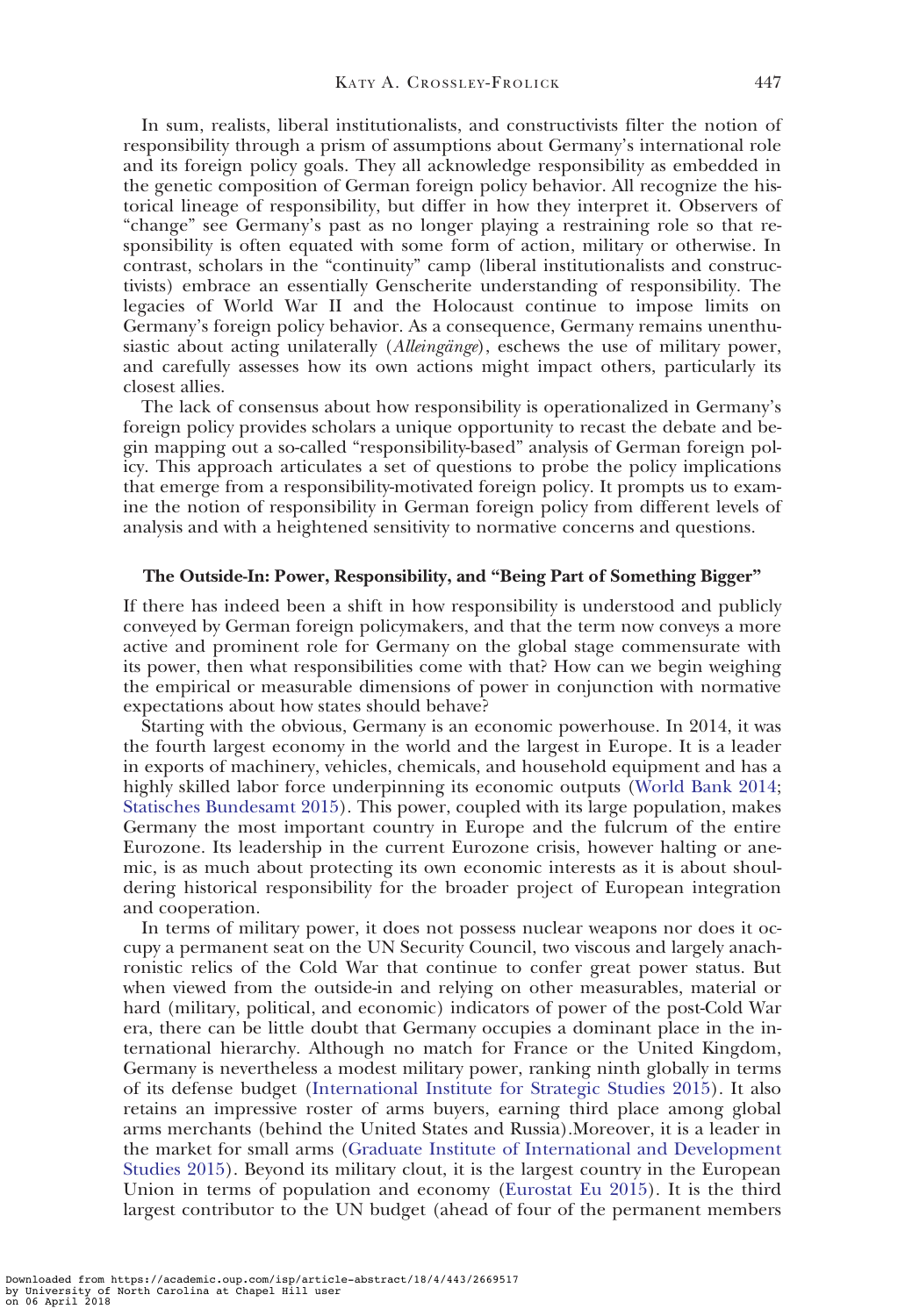| Mission type               | Military | Police | Civilian | Total |
|----------------------------|----------|--------|----------|-------|
| UN peacekeeping operations | 244      | 20     | 42       | 286   |
| UN political/peacebuilding |          |        | 13       | 19    |
| EU missions                | 484      | 112    | 154      | 750   |
| <b>OSCE</b> missions       |          |        | 41       | 41    |
| NATO missions              | 2,489    |        |          | 2.489 |

Table 1. German personnel in international operations, 2014

Source: [Center for International Peace Operations \(2014\).](#page-18-0)

of the Security Council, France, the United Kingdom, Russia, and China; [Global](#page-19-0) [Policy Forum 2015](#page-19-0)). And it is the fourth largest contributor to the UN peacekeeping budget ([United Nations 2015b](#page-21-0)). It contributes quite generously to various UN, EU, NATO, and OSCE peace operations and missions (See Table 1). [\(Center](#page-18-0) [for International Peace Operations 2014\)](#page-18-0).

Finally, while not the most generous of the Donor Assistance Countries in the OECD, Germany nevertheless ranked third behind the United States and United Kingdom in net dollars dedicated to bilateral assistance in 2013 (Bundesministerium Für Wirtschaftliche Zusammenarbeit 2014).

Beyond these measures of hard power, Germany is a leader in terms of "soft" power. Defined by Joseph [Nye \(2008,](#page-21-0) 96) as the ability to attract and co-opt rather than coerce or use force as a means of persuasion, soft power rests on three pillars: "a country's culture (in places where it is attractive to others), its political values (when it lives up to them at home and abroad), and its foreign policies (when they are seen as legitimate and having moral authority)." This kind of power "uses a different kind of currency to engender cooperation ... an attraction to shared values and the justness and duty of contributing to the achievement of those values" ([Nye 2004](#page-21-0), 11). A 2012 study of soft power by the United Kingdom's Institute for Government ranked Germany third, just behind the United Kingdom and the United States [\(McClory 2012,](#page-20-0) 11).

How does soft power manifest itself in policy outcomes? In terms of its culture, one indicator is Germany's ability to attract foreign students or facilitate academic exchanges. In 2014, an estimated 300,000 of the 2.6 million students enrolled in German universities come from abroad, making Germany the third most popular international destination for higher education ([Conrad 2014\)](#page-18-0). There are concerted efforts to increase the number to over 350,000 by the end of the decade (Bundesministerium für Bildung und Forschung 2013, 7). Widely recognized and respected cultural and educational organizations, such as the German Academic Exchange Service Deutscher Akademischer Austausch Dienst) and the Goethe Institute, add further value to this dimension of soft power. Another area is sport, which can amplify a state's "brand" or "image" and serve as an important source of national pride displayed on the international stage ([Grix and Houlihan 2014,](#page-19-0) 578). Germany's hosting of the men's soccer World Cup in 2006 served as a watershed moment for Germans to "express their love for their country without being scary or grimly nationalistic" [\(Majer-O'sickey 2006,](#page-20-0) 87). More importantly, perhaps, the World Cup attracted over two million foreign visitors (an upward spike that continued into 2007). The successful federally directed campaign to improve Germany's image abroad via soccer, one of its most important national past times, revolved around an explicit strategy and campaign to make it an "attractive" economic location and an attractive place to visit, live, and work ([Grix and Houlihan](#page-19-0) [2014](#page-19-0), 581).

Another indicator of Germany's soft power is the Nation Brands Index (NBI), a survey of more than 20,000 people in over twenty countries that assesses the image of various countries, asking questions about exports, governance, culture,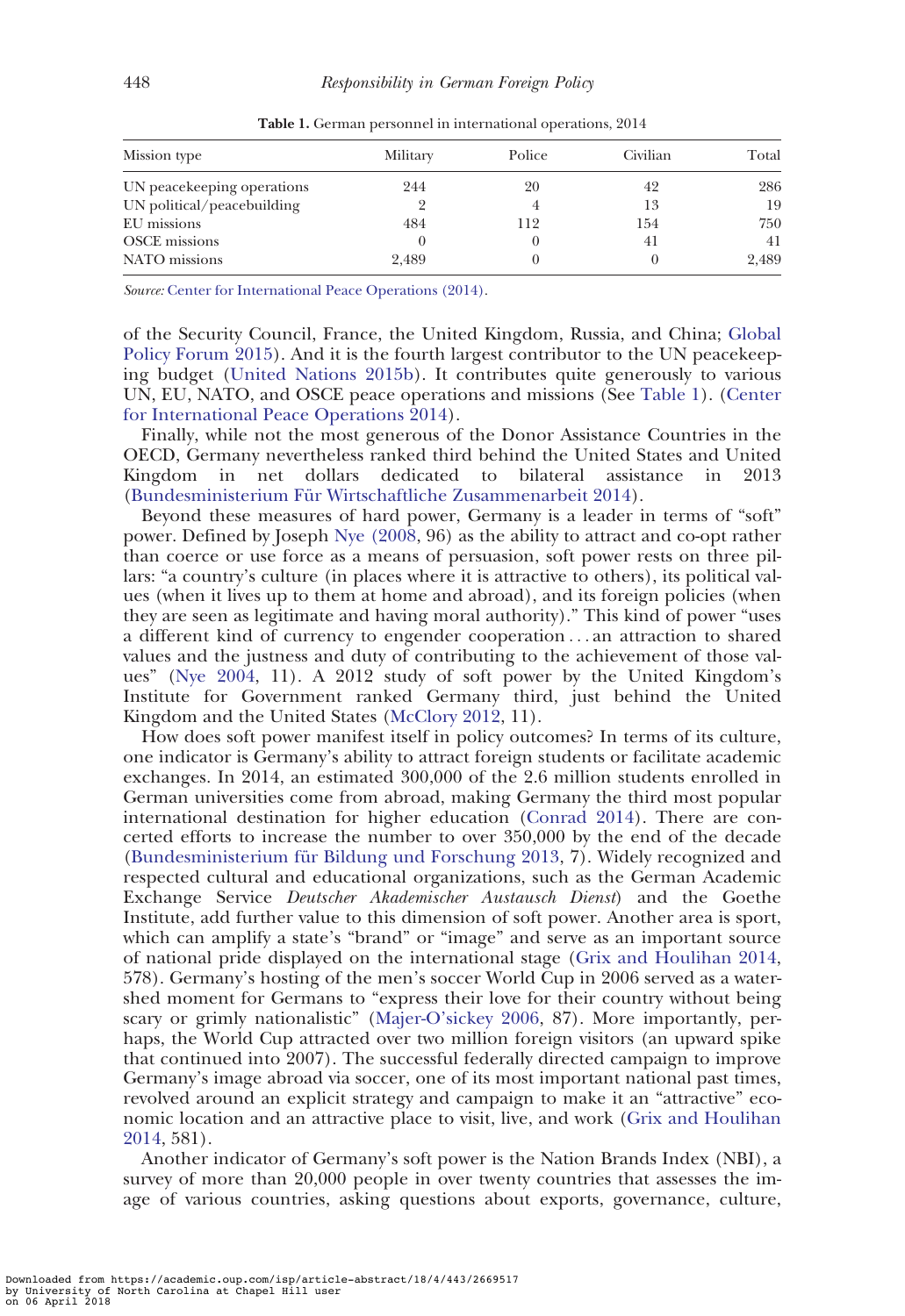people, tourism, and immigration/investment. Germany ranked first in 2014, dislodging the United States from its perch. According to the 2014 report,

Germany appears to have benefited not only from the sports prowess it displayed on the world stage at the FIFA World Cup championship, but also by solidifying its perceived leadership in Europe through a robust economy and steady political stewardship. Germany's score gains in the areas of "honest and competent government," "investment climate," and "social equality" are among the largest it achieved across all the aspects covered by the NBI 2014 survey [\(GFK 2014\)](#page-19-0).

Perhaps the most significant indicator of Germany's soft power, and one that is most explicitly linked to the normative dimensions of its foreign policy and the language of responsibility, is its emphasis on the promotion of peace (Friedenspolitik), including peace mediation, conflict prevention, and conflict resolution. The preamble of the Basic Law for the Federal Republic of Germany explicitly states "German foreign policy is a policy for peace." In the post-Cold War environment, the pressure to explicitly operationalize that commitment intensified. The Civilian Peace Service (CPS) was established in 1999 within the Federal Ministry for Economic Cooperation and Development. Under the motto of "We don't turn our backs on conflict," the CPS sends experts throughout the world to prevent violence, strengthen civil society structures, restore confidence in the law and government institutions, promote human rights, and peacefully resolve conflicts [\(Ziviler Friedensdienst 2015](#page-21-0)). Since 1999, the CPS has sent over 1,000 experts to fifty countries in Africa, Asia, Latin America, the Middle East, and the Balkans. Currently, there are approximately 250 CPS experts working on peacerelated activities in thirty-six countries ([Ziviler Friedensdienst 2015](#page-21-0)).

Also beginning in 1999, the budget of the Foreign Office included a new line item for peacekeeping and peacebuilding activities (Dückers and Mehler 2007, 256). In April 2000, the federal government presented a nine-point framework entitled "Comprehensive Concept of the Federal Government on Civilian Crisis Prevention, Conflict Resolution and Post-Conflict Peace-Building" (Dückers and [Mehler 2007](#page-19-0)). And in July 2000, the center-left Social Democratic Party (SDP) and Alliance '90/Greens adopted a resolution in the Bundestag calling for the continued development of crisis prevention capabilities. In May 2004, the centerleft government (SPD and Alliance '90/Greens) issued an action plan, "Civilian Crisis Prevention, Conflict Resolution and Post-Conflict Peace-Building," which serves as the most comprehensive statement of German commitment to the promotion of peace around the world (Dückers and Mehler 2007). Finally, Germany ranks in the top ten donors (currently seventh) to the UN Peacebuilding Fund ([United Nations 2015a](#page-21-0)).

Nye's insights into soft power are useful for capturing an important dimension of Germany's power. But there is another way of conceptualizing it as well. For [Hedley Bull \(1977,](#page-18-0) 196), "great power" identity rested on both material and moral foundations of power embedded in a sense of duty. Above and beyond military prowess or physical capabilities, great powers participated in maintaining the international order and "formed the core of international society ... because they shared an important set of interests... could generate a set of rules, [and] they were capable of passing these rules on to others within the system" ([Foot 2001,](#page-19-0) 23). They are not system spoilers, or challengers, but rather serve as "system maintainers" ([Foot 2001,](#page-19-0) 23). Germany's integration and consistent participation in the postwar order served as both "an amplifier of influence and source of legitimacy" [\(Stiftung Wissenschaft und Politik 2013,](#page-21-0) 12). But the fact that it is not entirely constrained by the system and has "the capacity to sabotage the functioning of [it] by non-cooperation" certainly renders it a strong contender for some kind of great power pedigree today (Schöllgen 1994, 41).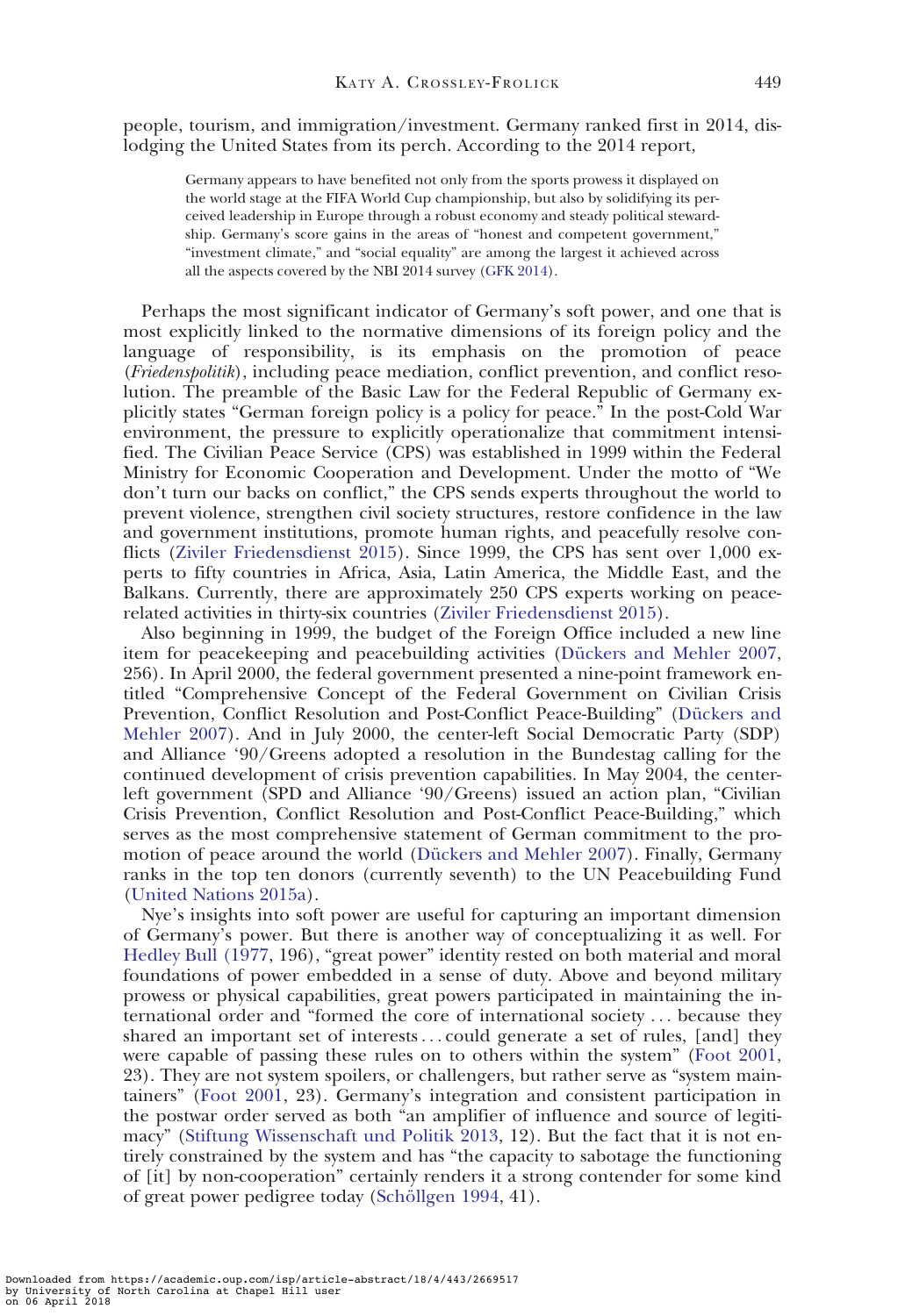When viewed from the outside-in, there is ample evidence that in the post-World War II era, Germany plays the role of system maintainer and, in Europe, system builder. In fact, one could argue that on this score, Germany's foreign policy behavior has been remarkably consistent and systematically geared toward these two objectives. Beginning in the immediate postwar environment under Chancellor Konrad Adenauer's leadership, Germany worked diligently to purposefully integrate into the emerging postwar international system and to embrace the West's system of political ideas via its policy of Westbindung or Westpolitik ([Erb 2003,](#page-19-0) 24). It handsomely benefitted from Westbindung—providing a path to both overcome the past and chart its future by growing its economy, rearming, and demonstrating its commitment to democracy, human rights, and the rule of law. This also afforded it substantial opportunities to demonstrate predictability in its foreign policy and reliability in its meeting multilateral responsibilities and commitments [\(Duffield 1994](#page-19-0), 66). Reliability earned Germany credibility, and that credibility served and continues to serve as an important source of soft power.

But the international system is not static, and new challenges require that system maintainers adapt. By the 1980s, a responsible state was seen as one that embraced and upheld international regimes on an array of newer issues (e.g., the environment, arms control, human rights, and peacekeeping) that formed the core of international institutions' agendas ([Foot 2001](#page-19-0), 28). In the post-Cold War environment, the international system "thickened," with new rules, norms, and principles intensifying the links between states and societies ([Barnett 2008,](#page-18-0) 201). Accordingly, the responsible state's mandate broadened to include support for further norm changes, including a human-centered approach to development, security and human rights, and democracy, as well asa more conditional understanding of sovereignty that would permit outside intervention if leaders failed to protect their own citizens ([Foot 2001](#page-19-0), 29). In short, today responsible states use their power to preserve and protect a liberal world order and acknowledge that the concept of sovereignty is linked to the notion of responsibility. They "pursue not only power but also a sense of purpose, a purpose that has an ethical and normative content" ([Barnett 2008](#page-18-0), 190). They acknowledge that their duties and obligations to others do not stop at the border's edge; rather, they entail a range of policies and behaviors toward others, living outside the state's national borders, including development assistance, support for human rights, sheltering refugees, and humanitarianism ([Barnett 2008](#page-18-0), 190).

Whether Germany is a great power in Bull's sense of the term, a so-called middle power, or perhaps even a "great power in denial" is open to question ([Bolsinger 2004](#page-18-0)). What is not is that Germany's hard elements of power, combined with its soft power and consistent support for the postwar international order (its moral power in Bull's terms), translates into expectations—expectations from the outside-in that accurately reflect its place in the international hierarchy. Thus, with all the aforementioned indicators of hard and soft power come, invited or not, a bevy of responsibilities and the assumption that states act responsibly.

From the outside-in, the impression emerges that Germany largely embraces the view that with power comes responsibility, even if it struggles to regularly act in ways that reflect this conviction. Its partners, allies, and even states with whom it has not always had peaceful relations appear more than willing to remind Germany of the important role it plays in the post-Cold War international system and to call it to task when it falls short [\(German Federal Enterprise for](#page-19-0) [International Cooperation 2012\)](#page-19-0). A priority, it seems, is to close what has been called the expectation gap ([Schultheis 2013](#page-21-0)). The findings of a 2012 study of the Deutsche Gesellschaft für Internationale Zusammenarbeit (German Federal Enterprise for International Cooperation), entitled "Germany in the Eyes of the World," revealed that many countries want Germany to lead from the front, not from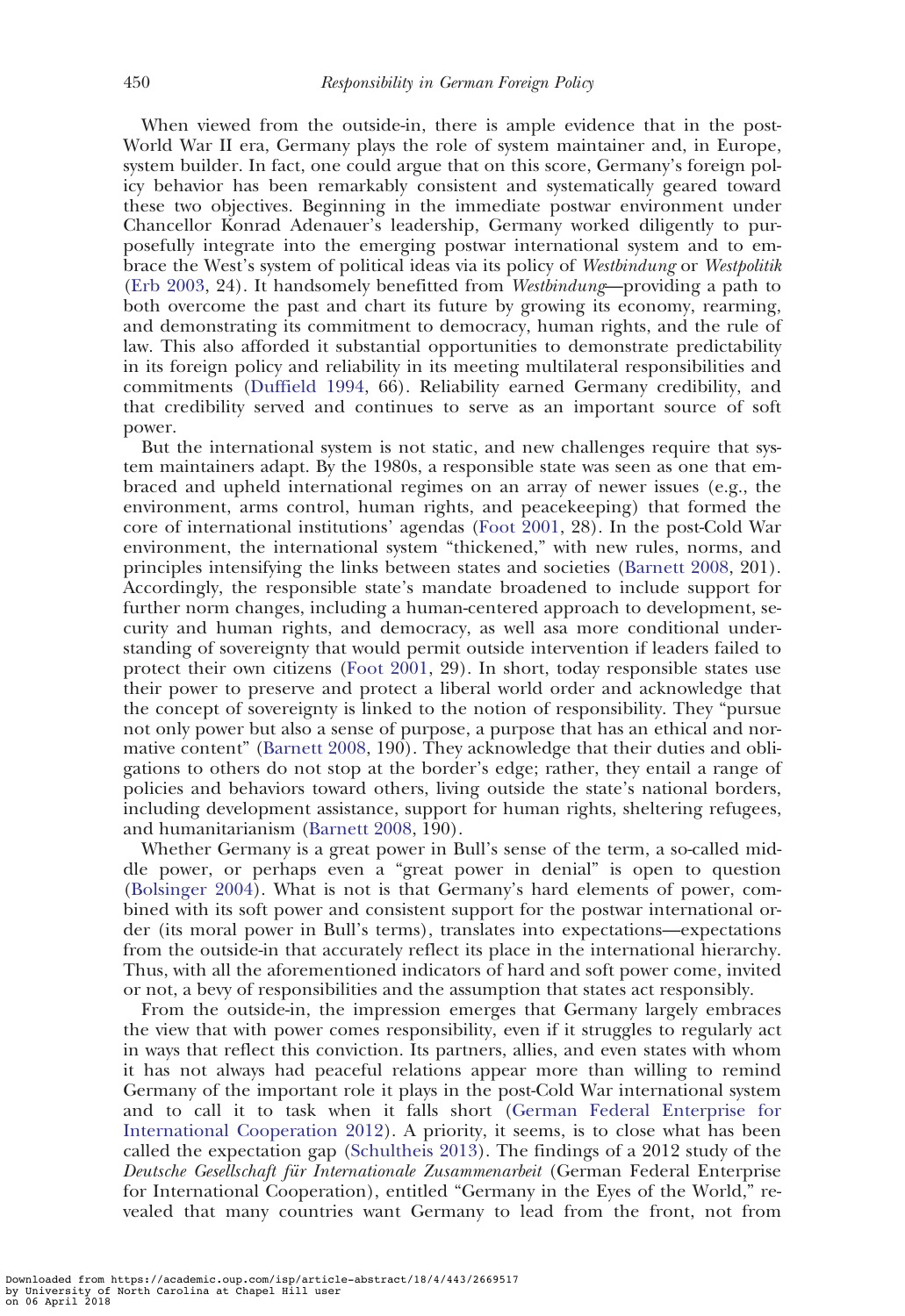behind, and assume more global responsibility in a variety of areas, including trade, energy, climate change, education, research, and development. It often disappoints because it is

perceived throughout the world to be an honest broker, with no hidden agenda. Expectations that Germany will in the future take on the role of honest broker more frequently are astonishingly high—not just for "politically safe" areas like energy and climate, but also on highly controversial issues like Iran and Syria ([German](#page-19-0) [Federal Enterprise for International Cooperation 2012](#page-19-0), 8).

In short, the expectations for Germany are high, but many perceive a national identity crisis that inadvertently produces negative consequences for the functioning of the international system. The findings note, "Germans' own fear of finding themselves out of their depth, coupled with the lack of clarity about their identity, is not conducive to the confident balancing of interests with other partners" ([German Federal Enterprise for International Cooperation 2012](#page-19-0), 8). And although Germans might prevaricate about their global role and fret about how the past impacts perceptions of Germany today, other countries are far less troubled. In fact, very few non-German respondents voiced reservations about the country's past and the crimes of the Nazi period as compelling reasons for Germany to disengage from global challenges or hold back [\(German Federal Enterprise for](#page-19-0) [International Cooperation 2012](#page-19-0), 8). As one respondent from India noted, "Germany reminds me of a 50-year-old son—handsome, well-educated, and with a good income—but still living with his parents because some traumatic experience in childhood has prevented him from moving out and making a life of his own" ([German Federal Enterprise for International Cooperation 2012](#page-19-0), 9).

Other examples reinforce the picture of a hesitant, demure Germany, with other countries imploring it to "step up." For example, in 2011, Polish Foreign Minister Radek [Sikorski \(2011\)](#page-21-0), undaunted by the two countries' difficult shared past delivered a bold speech in Berlin asserting that German indecisiveness and inaction were far more threatening to European interests than action. Resonant with Bull's logic of great power obligations, he contended that Germany's size and history gave it a "special responsibility to preserve peace and democracy on the continent." More urgently, he stated,

I demand of Germany that, for your sake and for ours, you help [the euro zone] survive and prosper. You know full well that nobody else can do it. I will probably be the first Polish foreign minister in history to say so, but here it is: I fear German power less than I am beginning to fear German inactivity. You have become Europe's indispensable nation. You may not fail to lead [\(Sikorski 2011\)](#page-21-0).

Similarly, in an interview in Der Spiegel, NATO Secretary General Anders Fogh Rasmussen stated, "Germany is a normal country today, with the kinds of rights and duties other countries have" [\(Hoffmann and Schult 2014](#page-20-0)). He went on to say that he welcomed debates in Germany about this topic,

not only as NATO secretary general, but also as the former prime minister of Denmark, the small neighbor country once occupied by Germany. Germany needs this debate. I can understand Germany being very cautious when it comes to international military deployments because of its past. But the time has come in Germany for this debate. Europe is ready for it, too ([Hoffmann and Schult 2014](#page-20-0)).

The French register similar views. In 2012, French Foreign Minister Hubert Védrine lamented that his counterpart then, German Foreign Minister Guido Westerwelle, expressed the "profound German attitude" that "Germany primarily sees itself as a pacifist power. I really don't see what prevents Germany from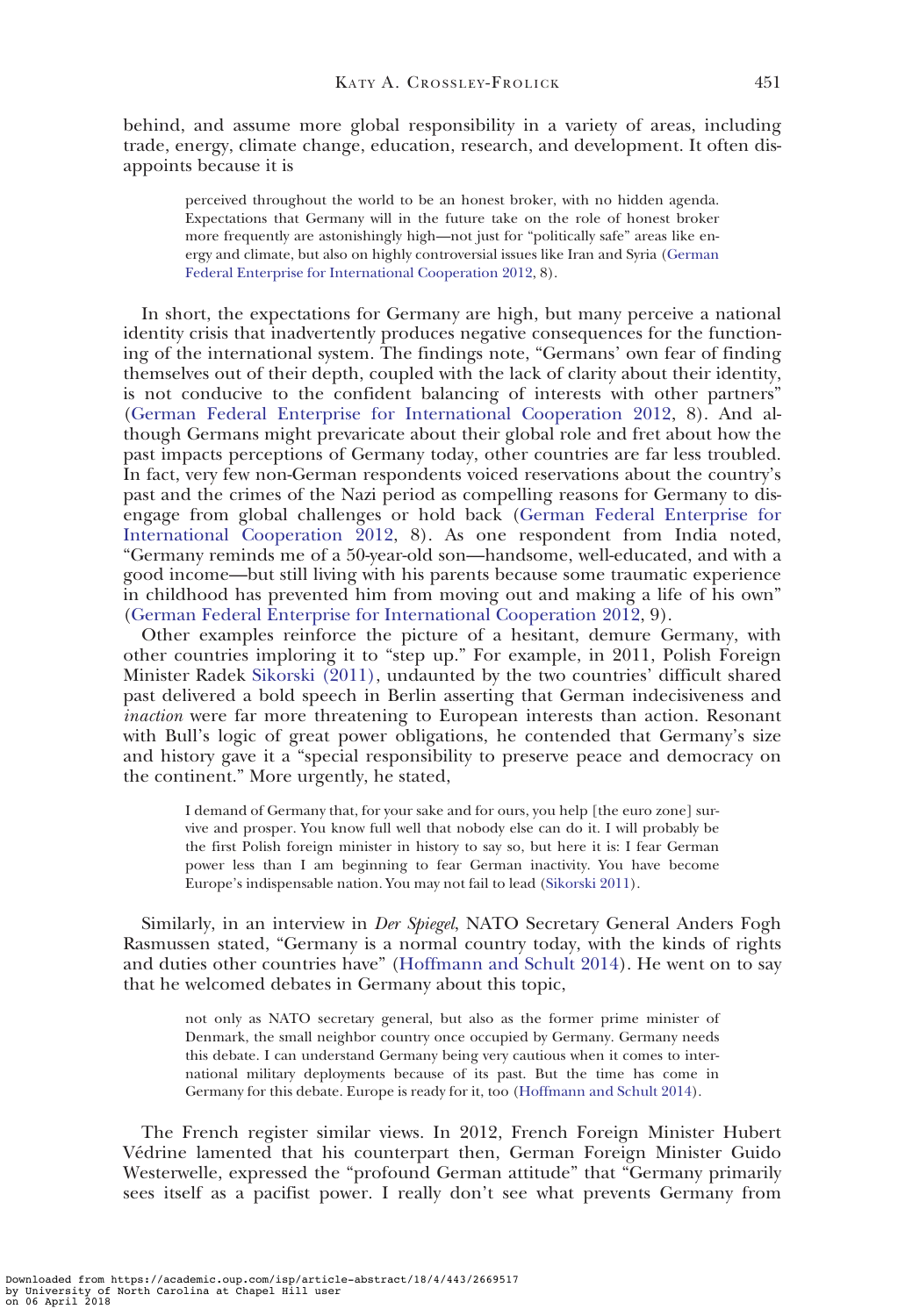playing a larger role in international politics and military operations" [\(Neukirch](#page-21-0) [and Repinski 2013\)](#page-21-0). And its closest ally, the United States, strongly desires that Germany be more of a global player in areas of international trade, international security, and, of course, the Euro crisis. In his August 2013 speech at the Brandenburg Gate, President Barack Obama urged Germany to assume more international leadership, noting,

our shared past shows that none of these challenges can be met unless we see ourselves as part of something bigger than our own experience. Our alliance is the foundation of global security. Our trade and our commerce is the engine of our global economy. Our values call upon us to care about the lives of people we will never meet. When Europe and America lead with our hopes instead of our fears, we do things that no other nations can do, no other nations will do ([Obama 2013\)](#page-21-0).

# The Inside-Out: New Power, New Responsibility<sup>4</sup>

From the inside-out, the nexus between responsibility and power is not as obvious, or it is understood quite differently by the German public. Indeed, in spite of a radically changed global landscape, since the end of the Cold War, the German public is highly skeptical of a more proactive German foreign policy that is framed by the language of responsibility. More pointedly, as a Körber Stiftung (2014) Foundation survey reveals, there is a large disconnect between German public opinion and German political elites about what responsibility entails and how it might be best expressed. As noted above, the end of the Cold War and events unfolding beyond German borders opened the door to a range of debates that began whittling away at Genscher's interpretation of Verantwortungspolitik. German political elites began arguing that, in-line with Germany's growing political power and economic influence, it was time to shoulder more not fewer international responsibilities [\(Bock 2002](#page-18-0)). These debates reached a crescendo of sorts in January 2014 at the 50th Annual Munich Security Conference. Federal President Joachim [Gauck \(2014\),](#page-19-0) Defense Minister Ursula [von der Leyen \(2014\)](#page-21-0), and Foreign Minister Frank-Walter [Steinmeier \(2014\)](#page-21-0) all made appeals at the conference for a more active German foreign policy. All three emphasized a key theme from the outside-in perspective, namely, that a responsible state is one that uses its power to preserve and protect an open, liberal world order.

But it was Gauck, the first German head of state to open the conference, who delivered an important speech directed primarily at his fellow citizens entitled "Germany's Role in the World: Reflections on Responsibility, Norms and Alliances." Gauck picked up where former Foreign Minister Joschka Fischer left off a decade earlier, relaunching a serious debate about Germany's strategic role in the world [\(Dempsey 2014](#page-19-0)). Such a debate, he urged, should not be limited to circles of experts or elites, but "should be a matter for reflection in the heart of society" [\(Gauck 2014](#page-19-0), 3). President [Gauck \(2014](#page-19-0), 3) pulled no punches, offering a forthright rationale for Germany to "step up" and assume more responsibility in international affairs. He criticized those who hid behind the past "as a shield for laziness or a desire to disengage from the world." And he took a swipe at those in Germany who said that "international responsibility" is a

euphemism, veiling what's really at stake. Germany would have to pay more, some people think; Germany would have to send in more soldiers, others say. And they are all convinced that "more responsibility" primarily means more trouble ... Politicians always have to take responsibility for their actions. But they

<sup>4</sup> [Stiftung Wissenschaft und Politik \(2013\)](#page-21-0).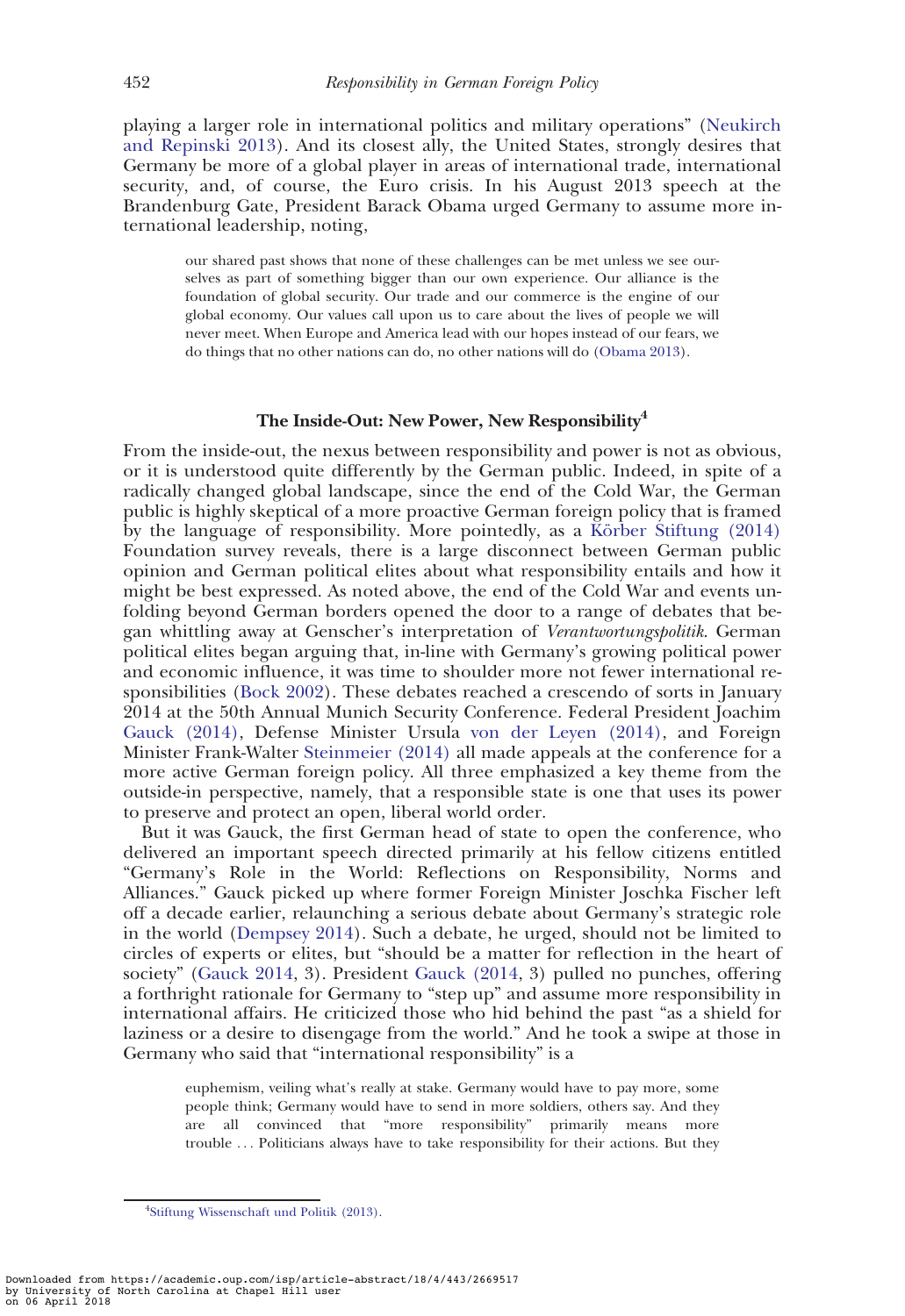also have to live with the consequences of their omissions. He who fails to act bears responsibility too (2014, 5).

Defense Minister [von der Leyen \(2014\)](#page-21-0) was candid as well and explicitly underscored the relationship between power and responsibility, noting that "[i]ndifference is not an option for Germany. As a major economy and a country of significant size we have a strong interest in international peace and stability. Given these facts the Federal Government is prepared to enhance our international responsibility." Foreign Minister Steinmeier's speech stressed the same points, arguing that

Germany must be ready for earlier, more decisive and more substantive engagement in the foreign and security policy sphere. Assuming responsibility in this sphere must always mean something concrete. It must amount to more than rhetorical outrage or the mere issue of grades for the efforts and activities of others ... [\(Steinmeier 2014\)](#page-21-0).

Steinmeier also preemptively addressed any doubts from Germany's allies and partners about German views on the use of military power stating "[t]he use of military force is an instrument of last resort. It should rightly be used with restraint. Yet a culture of restraint for Germany must not become a culture of standing aloof. Germany is too big merely to comment on world affairs from the sidelines" ([Steinmeier 2014](#page-21-0); emphasis added).

To be sure, these speeches were certainly not the first attempts to nudge the German public to move beyond its collective comfort zone and to challenge prevailing opinion that when Germany engages it has only military instruments at its disposal or that engagement inevitably leads to disastrous outcomes. Indeed, in 2003, in the run-up to the US invasion of Iraq, the evercautious Angela Merkel criticized Schroeder's government for its position on the matter, writing in a Washington Post opinion piece,

The history of Germany and Europe in the 20th century in particular certainly teaches us this: that while military force cannot be the normal continuation of politics by other means, it must never be ruled out, or even merely questioned—as has been done by the German federal government—as the ultimate means of dealing with dictators. Anyone who rejects military action as a last resort weakens the pressure that needs to be maintained on dictators and consequently makes a war not less but more likely ... Responsible political leadership must on no account trade the genuine peace of the future for the deceptive peace of the present ([Merkel](#page-20-0) [2003\)](#page-20-0).

What made these speeches especially important and hardhitting were three factors. First, these speeches came at the beginning of the new grand coalition's (CDU-SPD) tenure and signaled the abandonment the oft-criticized "hesitant" or "halting," "amateurish"<sup>5</sup> foreign policy course of the previous center-right government (CDU-FDP) and former Foreign Minister Guido Westerwelle. Germany's position on two key issues during this time illustrated "the slow-motion implosion" of its foreign policy and a lack of readiness to shoulder the international responsibilities expected of it ([Frankenburger and Maull 2011](#page-19-0)). The government's clumsy and indecisive handling of the Eurozone crisis dating back to 2009 and Germany's disastrous abstention from the UN Security Council's vote on the Libya intervention in March 2011 raised serious questions about its willingness to lead in a way that was expected of it and its reliability [\(Miskkimmon 2012](#page-20-0)). The

<sup>&</sup>lt;sup>5</sup>Pers. comm., May 2011.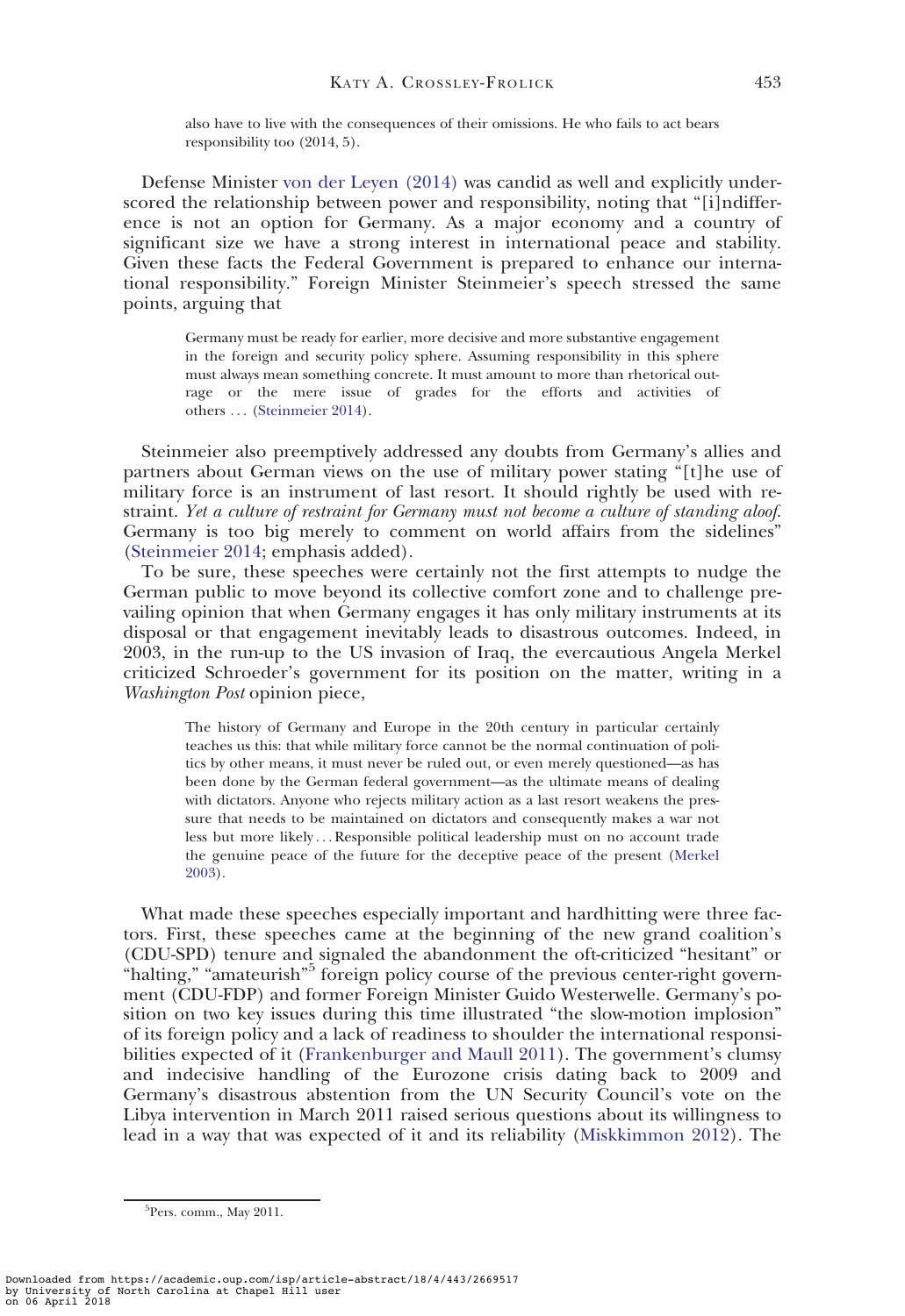chilly isolation that Germany experienced after the Libya vote forced, at a minimum, a recalibration of its messaging.

Second, the prominent venue of the annual security conference enabled Gauck, Steinmeier, and von der Leyen to speak in a common language to two audiences at once: a doubtful German public and an uncertain, though largely hopeful, international community. Third, the cohesive, iterative, and reinforcing tone of the three speeches served as a full-court press. They demonstrated that in contrast to the previous government, the grand coalition had a common sense of purpose and forward-looking message in the realm of foreign policy making.

But was the government prepared to enhance its international responsibility? That depends largely on how one defines "prepared," the situation at hand, and the instruments of statecraft that might be involved. Could it do so without the willingness of citizens to follow? Not in a vibrant democracy like Germany. Indeed, German public opinion was highly apprehensive of this variety of German foreign policy (Körber Stiftung 2014).

Two important events occurred after the Munich speeches; both aimed at closing the gap between elite and public opinion and breathing some fresh air into what had become a stale and largely uninspired national quarrel about Germany's role in the world. First, in February 2014, with a new foreign minister at the helm, the Federal Foreign Office began an unprecedented, highly visible examination of the future of German foreign policy called *Review 2014*. The review centered on two questions: What was wrong with German foreign policy? How it could change? (Auswärtiges Amt 2014a). Utilizing all the tools of social media, the review included ideas from sixty town hall meetings with German voters and online debates with foreign experts. The goal, as the foreign minister explained, was to reflect on the differences in two sets of expectations about Germany's role in the world. On the one hand, the international community expressed hopes and high expectations for Germany to play more of a leading role in global affairs. On the other hand, however, German voters continued to expect that, regardless of challenge, "our habitual, familiar procedures in international politics" will work (Auswärtiges Amt 2014b). The review process, Steinmeier asserted, would facilitate "a mature, enlightened discussion on the institutional framework within which our foreign policy activities should take place, on the degree of responsibility we can shoulder in the next ten to twenty years, and also on where the limits of our capabilities lie" (Auswärtiges Amt 2014b).

Second, in the spring of 2014, the Körber Foundation commissioned a survey of 1,000 Germans over the age of eighteen probing whether the country was prepared to assume greater responsibility, the places/topics on the international agenda where Germany can/should be more proactive, and the goals of German foreign policy (Körber Stiftung 2014). The findings were quite sobering for those who embraced a more forward-postured German foreign policy. They suggested that irrespective of Germany's international power and influence, a rapidly changing global environment, and its vital role in the preservation of the international order, the public was not enthusiastic about Germany stepping up (Körber [Stiftung 2014,](#page-20-0) 1). For German voters, power did not necessarily translate into new or repackaged forms of responsibility.

Specifically, the survey found that while Germans maintained a high interest in foreign affairs (approximately 68 percent saying that foreign policy was interesting or highly interesting), there was only tepid support for international engagement  $(37 \text{ percent})$ , particularly in crisis situations (Körber Stiftung 2014, 2–3). When one breaks down the 37 percent who supported more engagement, the narrative about how power translates into more responsibility resonates. An overwhelming majority (93 percent) of those who supported more engagement agreed with the statement "Germany owes its economic prosperity to international trade and should thus make a contribution to world peace and global security"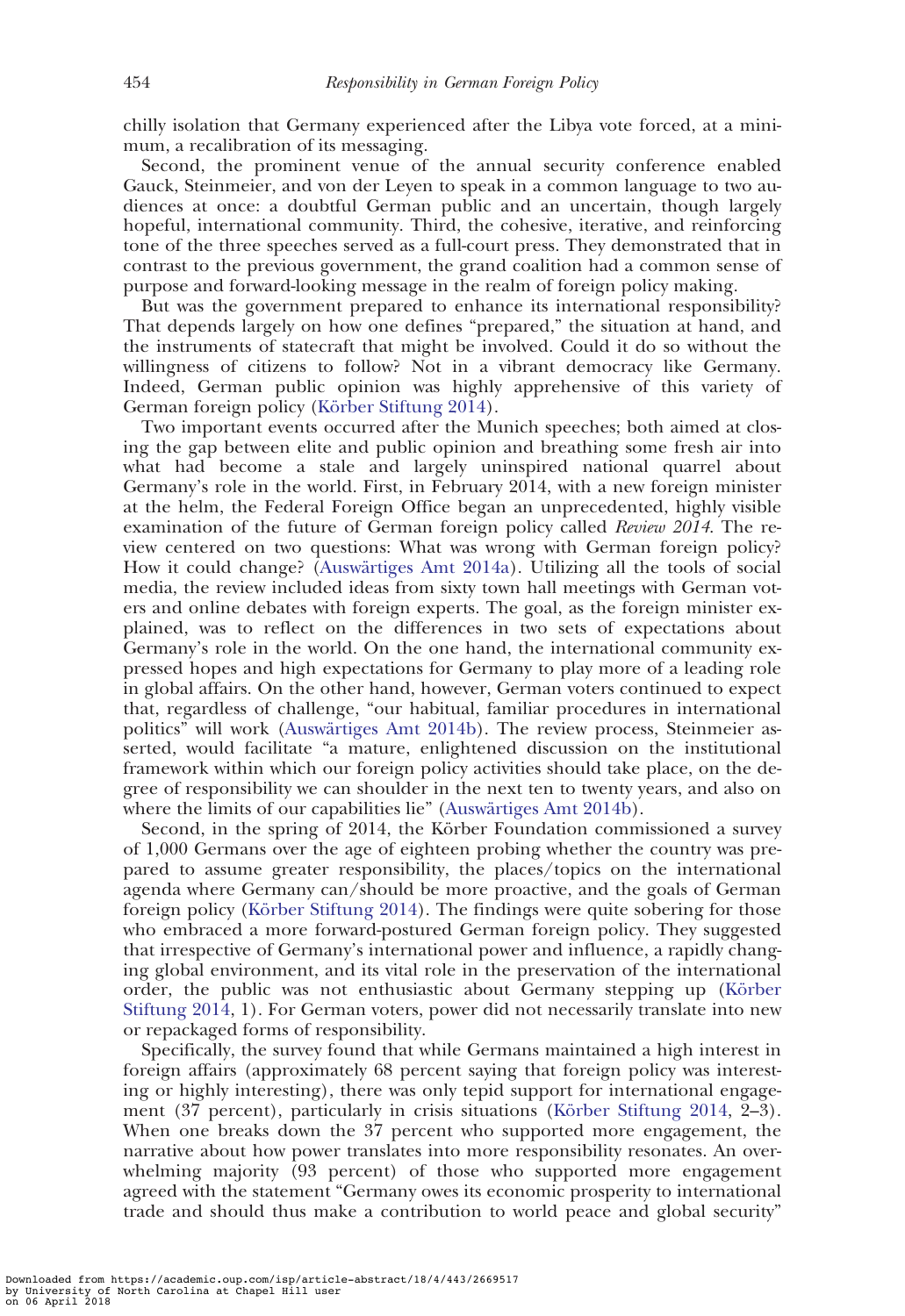(Körber Stiftung 2014, 3). An impressive 89 percent agreed with the statement "Germany's greater political and economic significance should be reflected in the assumption of more international responsibility" (Körber Stiftung 2014, 3). But a majority (60 percent) of respondents defaulted to the deeply engrained postwar pattern of restraint (Körber Stiftung 2014, 3). The reasons for this restraint vary: 73 percent of those who were more skeptical of involvement believe that Germany had enough problems of its own and should try to resolve them before dealing with other issues (Körber Stiftung  $2014, 3$ ). Meanwhile, 50 percent invoked German history (especially in the sixty and older demographic), whereas 37 percent believed that Germany did not have enough influence to have an impact (Körber Stiftung 2014, 3).

What is perhaps most stunning in this data is not necessarily the lack of support for engagement, but that the lack of support was nearly the opposite of what it was in 1994 (Körber Stiftung  $2014$ , 3). At first glance, one would not guess that 1994 would be an auspicious year for Germans to support more international engagement. Notwithstanding the war in Bosnia, acrimonious debates in Germany about how, where, and when it could militarily participate in international missions, and a landmark ruling of the Constitutional Court in July permitting Bundeswehr participation in out-of-area missions, 62 percent supported the idea of more engagement, whereas 37 percent favored restraint (Körber Stiftung 2014, 4). Thus, over a period of two decades, nearly the entire time span wherein many political elites deliberately endeavored to develop a narrative around the theme of "power  $=$  responsibility," public opinion moved in the opposite direction from being more willing to more averse. The government's best hope for turning this tide might be the younger cohort: 51 percent of younger individuals (18–29) were more likely to support more engagement, compared to 26 percent of those sixty years of age and older (Körber Stiftung 2014, 8).

But even here, there is a note of caution. The data suggested that one reason why support for taking on more international responsibility was so low was that responsibility was equated with military engagement. The notion of responsibility frequently conjures up images of violence, war, and conflict. Anxieties about ongoing crises in Afghanistan, Libya, Syria, Ukraine, and Iraq hemorrhage into many aspects of German foreign policy and impact how the public interprets the notion of responsibility [\(Lindsey 2013\)](#page-20-0). This raises the question of whether it is not so much the content of what President Gauck and others say about responsibility, but rather the international *context* of crises that causes the public to reflexively turn inward ([Polke-Majewski 2014\)](#page-21-0).

This begs the question: Why is the notion of responsibility generally perceived as a Trojan horse for military intervention? At least three critical factors seem to be at work. First, the media has, willingly or unwillingly, played a role in distorting the words of President Gauck and others, thereby obfuscating the notion of responsibility ([Tuschhoff 2015\)](#page-21-0). With few exceptions, the media tended to frame the speech as a simplistic tale of antagonism between elites and masses. Although German elites urged German citizens to accept more international responsibility, the media tended to cultivate two favorite story lines: Responsibility is automatically equated with unwise military adventures to "manufacture peace" [\(Hoffmann](#page-20-0) [and Neukirch 2013](#page-20-0)) and/or a responsible Germany is one that should continue its historical, restrained course of action while playing a big role in fostering economic development or measures to preserve peace but nothing more ([De Wijs](#page-18-0) [2015](#page-18-0)). Both stories miss the point. The current debate about responsibility is not only about the instruments or means of foreign policy but also whether, to what extent, and with what goals in mind Germany should assume responsibility.

Recent scholarship by Tuschoff analyzing media responses to Guack's Munich speech finds that the reporting afterwards took away one profoundly incorrect message, namely, that the president was calling for a militarized German foreign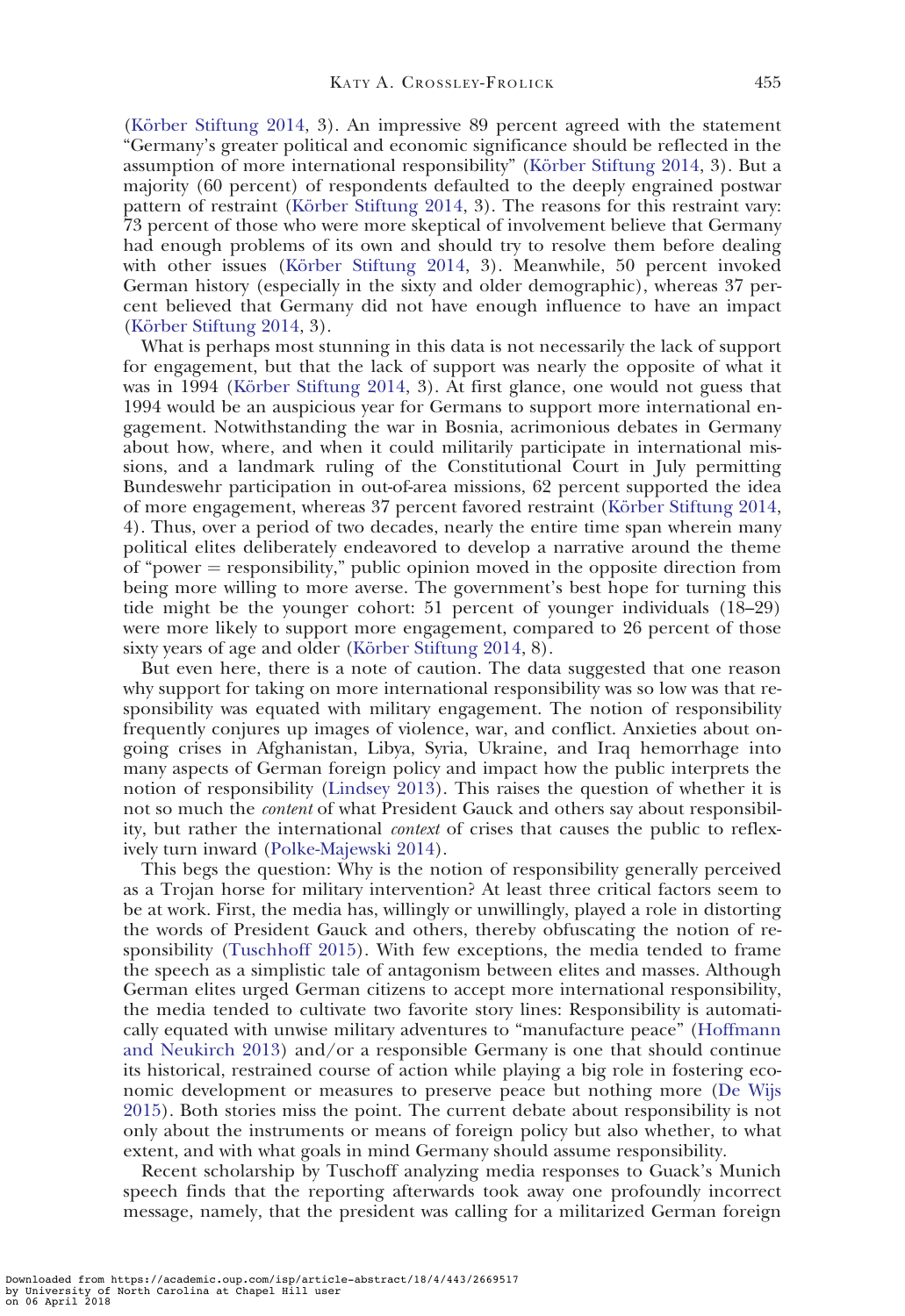and security policy ([Tuschhoff 2015,](#page-21-0) 108–10). The leitmotif of the speech, the call for Germany to be more of global player (Gestaltungsmacht, or in American foreign policy terms, be more "internationalist") and assume more responsibility was largely ignored. To be sure, the Munich conference is devoted to more traditional security and military matters, and this may have contributed to the reporting bias, but this alone does not suffice [\(Tuschhoff 2015](#page-21-0), 101). Apart from only a very few exceptions, subsequent media coverage failed to substantially articulate or interrogate positions calling for greater military engagement, one variety of internationalism, or isolationism ([Tuschhoff 2015](#page-21-0), 104). The entire "debate" was essentially a nondebate with virtually no opposing views advanced.

Second, a key political institution, the Bundestag, may also have contributed unintentionally to the impression that responsibility is synonymous with military action. As [Gauck \(2014\)](#page-19-0) noted in his Munich speech, since 1994 the Bundestag has convened less than ten major debates about foreign and security policy; in contrast, it has had over 240 debates on the matter of deploying the German army. While the latter can be explained in part by its stronger, more assertive voice in foreign policy matters since unification, the steady rise in deployment requests over the past twenty years, and its constitutional role in approving such deployments, the dearth or silence of debate on larger strategic questions and goals related to pressing foreign policy issues speaks volumes. By avoiding these debates and/or postponing them, the Bundestag ceded space in the marketplace of ideas to one-sided and largely uncomplicated views of foreign policy making that are amplified, and at times, manufactured via newer social media outlets.

A third factor contributing to a muddled public discussion about Germany's global responsibilities might be, oddly enough, best captured by the metaphor of porcupines mating. In a 2013 interview in Der Spiegel, former Chancellor Gerhard Schröder discussed the challenges of getting German citizens to consider military action, the demands and obligations of German leadership, and the situations where war indeed might be warranted. He noted that as Germany's economic power and political influence grew, calls for Germany to play a bigger role, particularly in Europe, were unavoidable. But Germany would need to lead "in the way that porcupines mate ... very carefully ... other countries expect leadership from Germany, not arrogance" ([Hoffmann and Neukirch 2013\)](#page-20-0). It may be that some of the reticence that Germans express about assuming greater responsibility is because they fear blowback, particularly when things go wrong. Resorting to the tried-and-true pattern of the reliable partner who underwrites military action and development with checkbook diplomacy is appealing, careful, and believed to inoculate Germany against accusations of arrogance. Indeed, as the Körber Stiftung [\(2014,](#page-20-0) 5) survey shows, Germans strongly supported these forms of responsibility. Defending the security of one's allies and protecting weaker states against external aggressors ranked very low on the list of priorities (twenty-six percent support, respectively). But, as one commentator noted, "this is the role in which Germany likes to see itself, and it is a way for Germany to assume responsibility without going beyond its national comfort zone." For European and international partners, however, a "checkbook Germany" is not enough [\(De Wijs 2015\)](#page-18-0). The more controversial policy scenarios, including those that do not automatically involve a consideration of military instruments, will nevertheless likely continue to appear on the foreign policy agenda. It is precisely these scenarios that the public most strongly reacts to, and thereby, acts as a brake on policies that come with high expectations of responsibility.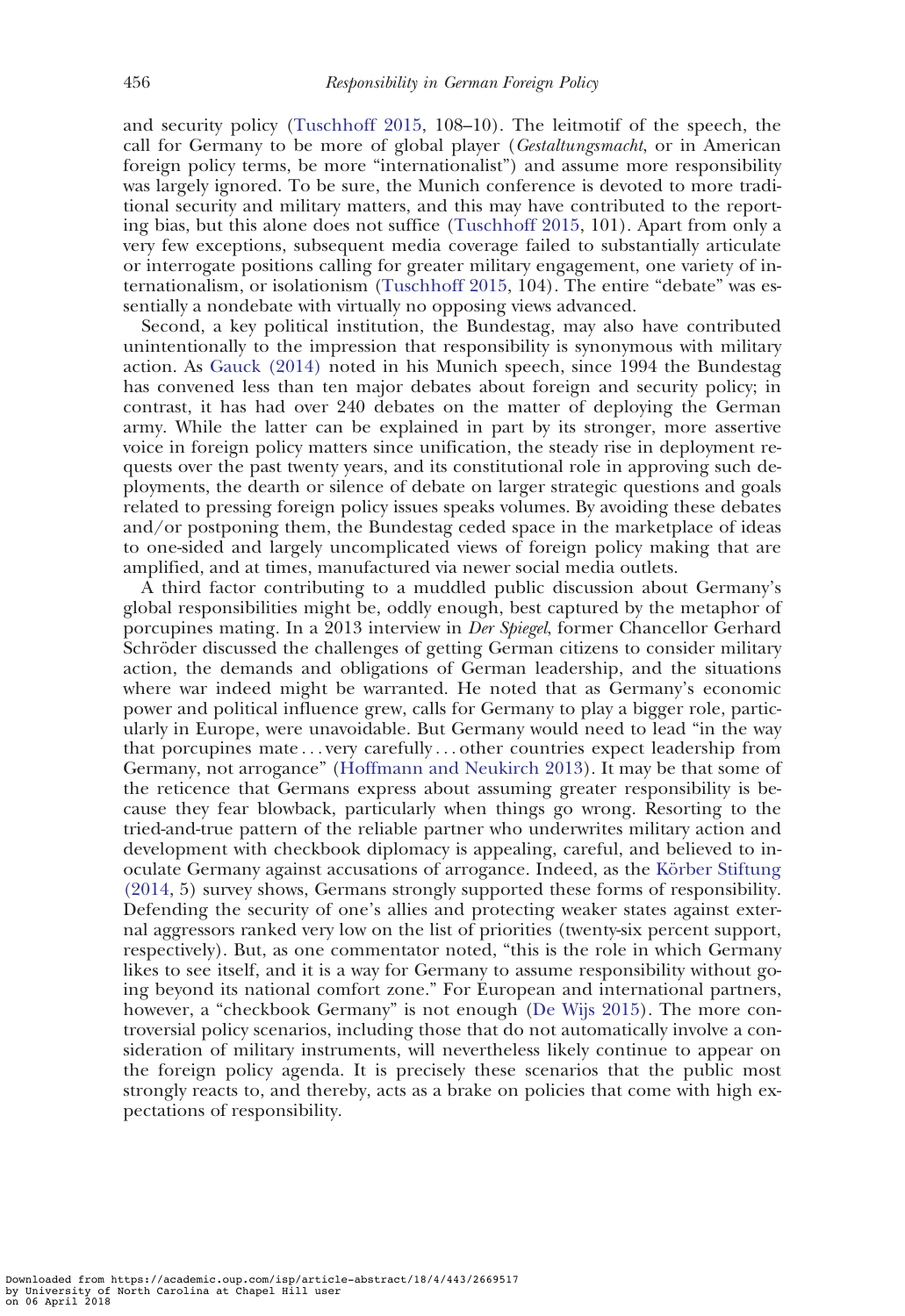# A Preliminary Sketch of a Responsibility-Based Approach to German Foreign Policy

This article will conclude with a preliminary sketch of a broader research agenda for analyzing German foreign policy. Although discourse analysis—the most common method of analyzing the "politics of responsibility" in Germany foreign policy—is informative, I propose we zoom out and consider the potential value of what [Hastedt \(2003\)](#page-20-0) refers to in the American foreign policy context as a "responsibility-based analysis" of foreign policy. Utilizing this framework and posing the kinds of questions it generates, challenges scholars and policymakers to think about how power, purpose (national interest), and responsibility are linked to notions of obligation, accountability, and a definition of community ([Hastedt 2003](#page-20-0)). A responsibility-based approach to studying German foreign policy begins by asking a set of questions to investigate the purposes and principles of its actions.<sup>6</sup>

#### Is There a Contradiction between National Responsibility and Global Responsibility?

With the exception of Germany's postwar reconciliation efforts, much of its postwar foreign policy behavior framed national interests as distinct from global concerns. In fact, it was virtually taboo to speak publicly about German interests, and until recently, "safe" discussions of national interests were limited to academic and think-tank circles. All that began to change in 1999 when former Chancellor Gerhard Schröder did the virtually impossible, asserting in a monthly publication dedicated to union issues that "Germany ... has every interest in considering itself as a great power in Europe—something our neighbors have done for a long time and to orient its foreign policy accordingly within the framework of Euro-Atlantic institutions"' ([Cohen 1999](#page-18-0); emphasis added). This policy, he declared, must be one of "fully acknowledged self-interest" ([Cohen 1999\)](#page-18-0). In fact, until Schröder's tenure, Germany's postwar chancellors followed a path of restraint in both word and deed as obligated by Genscher's version of Verantwortungspolitik, very carefully avoiding the juxtaposition of the words "German," "power," and "interest."

It was only in 2008, when Chancellor Merkel's conservative bloc called for the establishment of a National Security Council to oversee the ministries and agencies responsible for implementing domestic and foreign policies and presented a national security strategy (a first of sorts) that attempted to square its national and global interests, that leaders began publicly discussing German "interests" more explicitly [\(CDU/CSU 2008;](#page-18-0) [Dempsey 2008\)](#page-19-0). But these moments did not entirely change or lift the deeply engrained, self-imposed gag-rule on the discussion of interests. In 2010 following a Deutschland Radio interview, President Horst Köhler resigned amid a fusillade of criticism and accusations that he endorsed a form of "gunboat policy" [\(Connolly 2010](#page-18-0)). Commenting on German participation in Afghanistan, Köhler's offending words were that

A country of our size, with its focus on exports and thus reliance on foreign trade, must be aware that ... military deployments are necessary in an emergency to protect our interests—for example when it comes to trade routes, for example when it comes to preventing regional instabilities that could negatively influence our trade, jobs and incomes [\(Dempsey 2010](#page-19-0)).

Although it was a blundering political gaffe coming from a politician of his stature and office, it was also a stunningly honest assessment of what other states factor in as they develop and implement their foreign policies.

A year later, in a Bundestag debate about the most significant reforms of the Bundeswehr since its establishment in 1955, and the presentation of new defense

Downloaded from https://academic.oup.com/isp/article-abstract/18/4/443/2669517 by University of North Carolina at Chapel Hill user on 06 April 2018

<sup>&</sup>lt;sup>6</sup>The questions draw explicitly on [Hastedt \(2003\)](#page-20-0).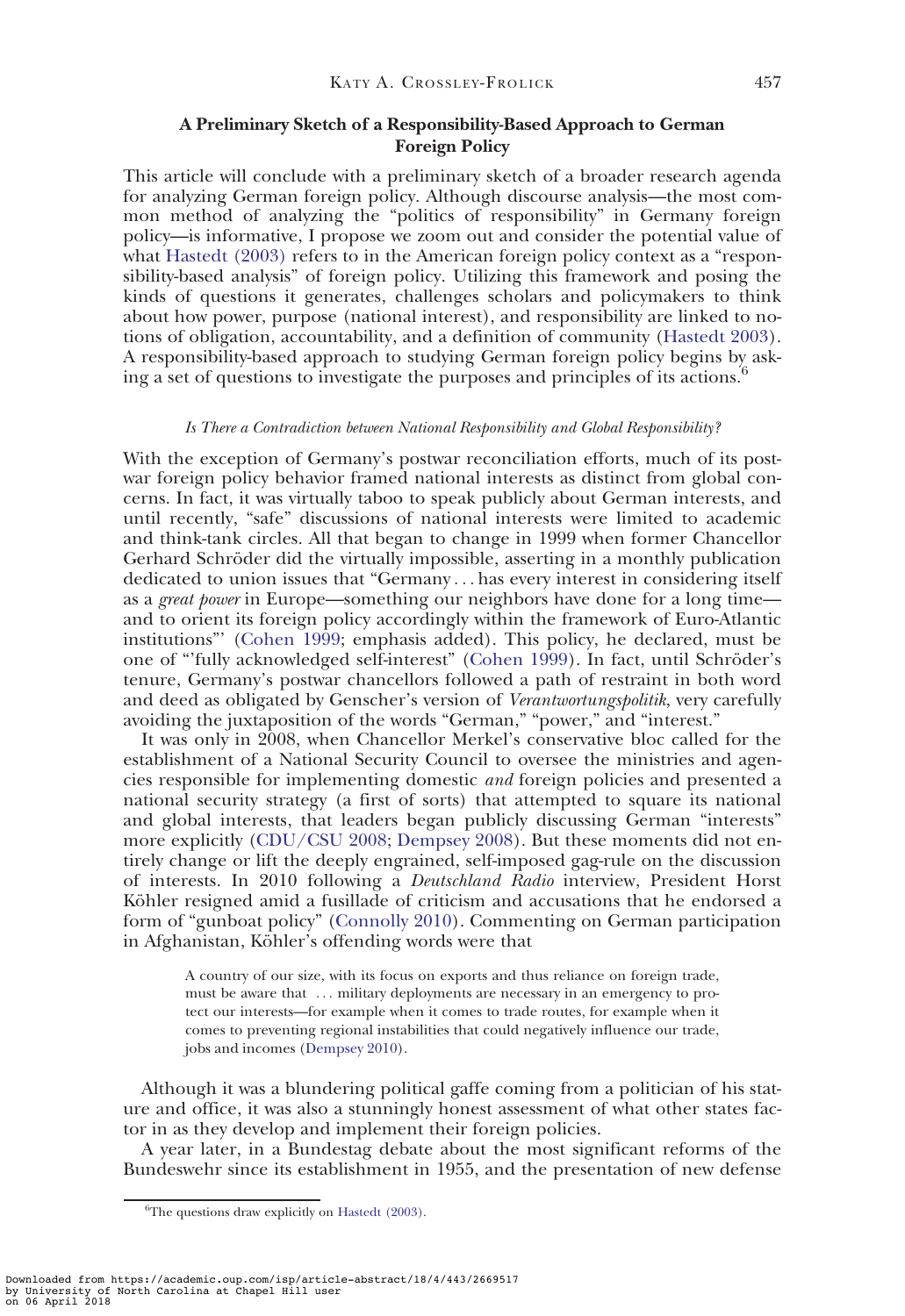policy guidelines entitled "Safeguarding National Interests—Assuming International Responsibility—Shaping Security Together," Defense Minister Thomas de Maizière spoke openly about Germany's interests and linked them explicitly to an understanding of responsibility noting,

Germany is ready, as the expression of its will to national self-assertion and its national sovereignty, to deploy the full range of national means within the bounds of international law to protect its security. This also includes the deployment of military forces... each individual case requires a clear-cut answer to the question as to how far the direct or indirect interests of Germany or the exercise of international responsibility require and justify the respective military operation, but also as to the consequences of not participating ([Deutscher Bundestag 2011,](#page-19-0) 12816).

This time, however, there was minimal blowback. Why is this so? Was it the naked linkage of military instruments with economic interests that led to Köhler's resignation? Was it the broader context of de Maizière's words that made them more palatable?

A responsibility-based approach to studying German foreign policy would compel a reexamination, among other things, of Köhler's and de Maizière's words and German policy outputs. It would not be limited to tracing where the national begins and ends, or the extent to which they are interconnected, even interdependent. Rather, it would reposition the analysis. By starting with the notion of responsibility, we move the "conceptual starting point" and consider not just the instrumental logic to discover how the means might be used to realize goals (ends) but to be "explicit about the reasons" for action or the goals [\(Hastedt](#page-20-0) [2003](#page-20-0), 14).

This approach would also reflect on the different methods available to analyze accountability or the idea that "actors have the right to hold other actors to a set of standards, to judge whether they have fulfilled their responsibilities in light of these standards, and to impose sanctions if they determine that these responsibilities have not been met" [\(Grant and Keohane 2005,](#page-19-0) 29). What are the standards for accountability that accompany the notions of responsibility in foreign policy? Who is held accountable when the state fails to exercise its responsibilities? How are they held accountable? What are the different approaches to accountability at the national and international levels?

# What Is the Most Effective Foundation on Which to Build a Foreign Policy?

History is the cornerstone of Germany's postwar foreign policy, with its powerful mixture of guilt, "legacies of a culture of atonement," and transformation into a vibrant, liberal democracy ([Economist 2015\)](#page-19-0). But is this adequate for the challenges that it and the global community face today? Does this allow for a broad consideration of goals and their attendant logic? In a democracy, at least, foreign policy requires more than history to evaluate global challenges and map out responses to them.

As the foregoing analysis illustrates and the Körber Foundation's survey reveals, public consensus is lacking in Germany about what it is responsible for and to whom. A responsibility-based approach to studying German foreign policy would begin by analyzing the normative basis of consensus and probe the multiple sources that inform Germany's sense of responsibility in global affairs. Importantly, it would interrogate whether and to what extent German foreign policy is motivated by guilt, moral duty, fear, material and/or symbolic interests, or something else. It would ask, for example, what are the limits of policies driven by these factors? What obligations do Germans see as unconditional or non-negotiable? Conversely, what obligations do they view as conditional/negotiable? What are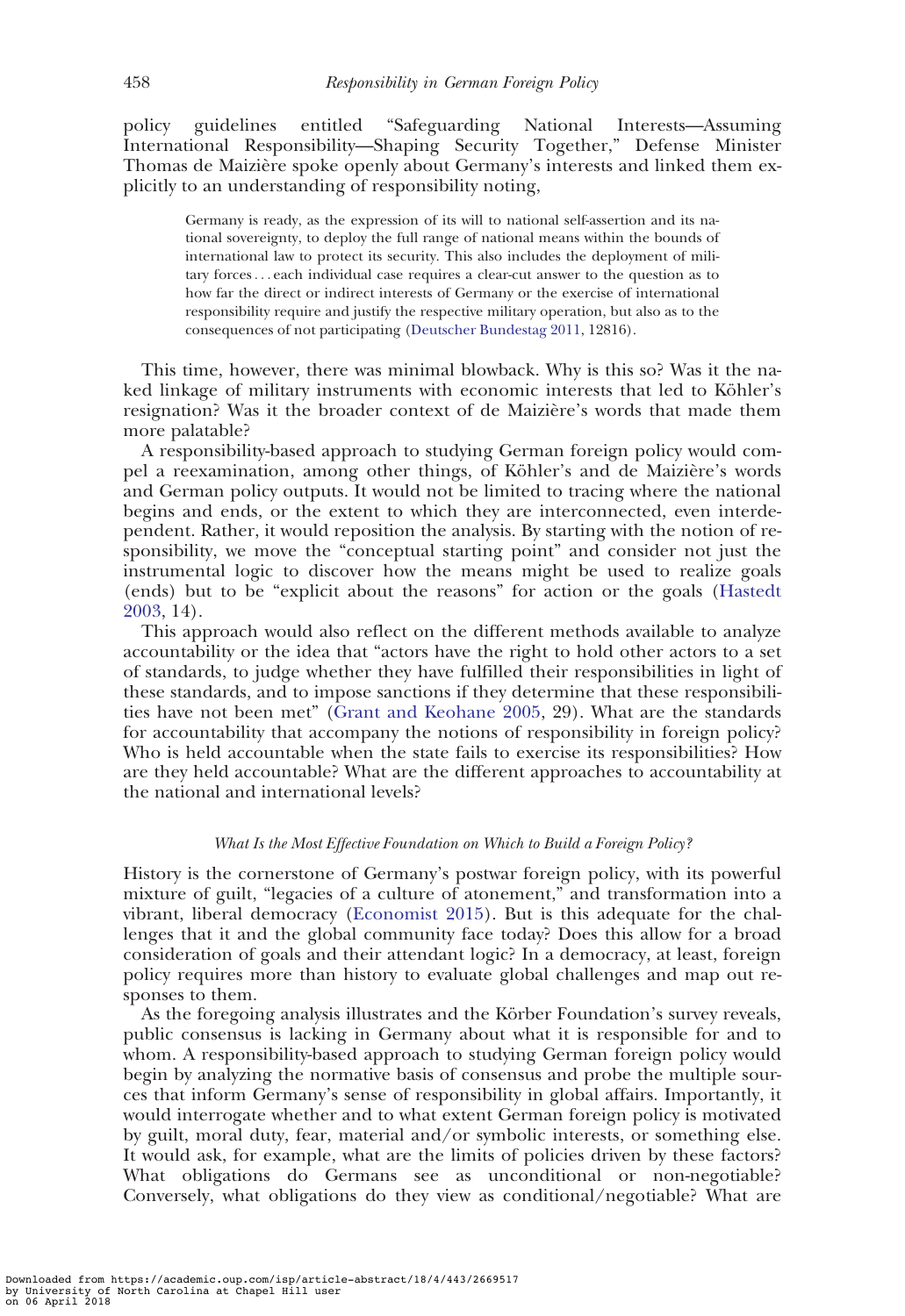the limits to Germany's sense of responsibility on the global stage, when should it "cut-and-run" [\(Hastedt 2003,](#page-20-0) 15)? Can/should that "cut-and-run" point differ by policy area? In short, such an approach would create space for thinking about questions #1 (above) and #2 (here) simultaneously, by refracting responsibility through two lenses: the national/international and the national leaders/public.

A current example where these questions are in play, putting national interests and international responsibility in tension with one another, is the growing refugee problem in Europe and the complex blend of challenges it raises for Germans regarding asylum, citizenship, and migration. In the first six months of 2015, Germany received more than 154,000 applications for asylum, more than any other EU country, and up to 68,000 covering the same period in 2014 ([Aisch](#page-18-0) [et al. 2015](#page-18-0)). According to current projections by the Interior Ministry, it is anticipated that 800,000 migrants and refugees, four times the number in 2014, will arrive in Germany in 2015 [\(Aisch et al. 2015\)](#page-18-0). This is not the first time Germany has examined its asylum and immigration laws amid threats from right-wing extremists in the post-Cold War era. But newer threads appear in the current debate with a focus on international terrorism, global human trafficking networks, and European cooperation. How will Germany balance its responsibilities on the global stage with its responsibilities in Europe and nationally vis-a`-vis newly arriving refugees and voters? Or as recently framed in an article in Spiegel Online International in August 2015,

Which Germany will prevail? The Germany of racist chants from the roadside? The Germany of rioters and drunken rock-throwers? "Dark Germany," as resident Joachim Gauck calls it? Or will it be the new, bright Germany, represented by the young policeman with his roots in Afghanistan? Will Western Europe ultimately prefer to allow the refugees to die in trucks rather than to open the door to the desperate? Or will Germany rejoice in helping and in allowing the refugees to take part in the unbelievable prosperity that the republic has enjoyed in recent decades ([Speigel](#page-21-0) [Online International 2015\)](#page-21-0)?

The answers to these questions remain open, but based on the findings of Review 2014, it appears that Germany's current political leadership is well aware that public consensus about a foreign policy of responsibility is lacking. Are the elements of German foreign policy based largely on history and guilt sufficient for tackling issues that involve multiple levels and communities of concern, for example, international, regional, national, and local? A responsibility-based approach to German foreign policy would explore some of these vexing concerns with potentially important findings for scholars and policymakers.

# Why Do Some Policy Coalitions Hold Together and Others Fail?

As [Hastedt \(2003,](#page-20-0) 15) notes, studies of foreign policy making employ various models to explain how consensus is generated among key foreign policy actors in the development of policy options. For example, the bureaucratic politics model focuses on institutional factors and competition among them that impact foreign policy making. The virtue of a responsibility-based approach is that it does not jettison any foreign policy models but probes the "fragile nature of the compromises that support a line of action" ([Hastedt 2003](#page-20-0), 15). This approach would examine, for example, how different narratives of responsibility, as discourse analysis helpfully reveals, impact decision-making, for example, by framing and talking about specific policy options and how different policy options and their respective advocates compete for material resources and/or support from civil society actors. A responsibility-based perspective could potentially provide a deeper and richer understanding of different aspects of German foreign policy as it relates to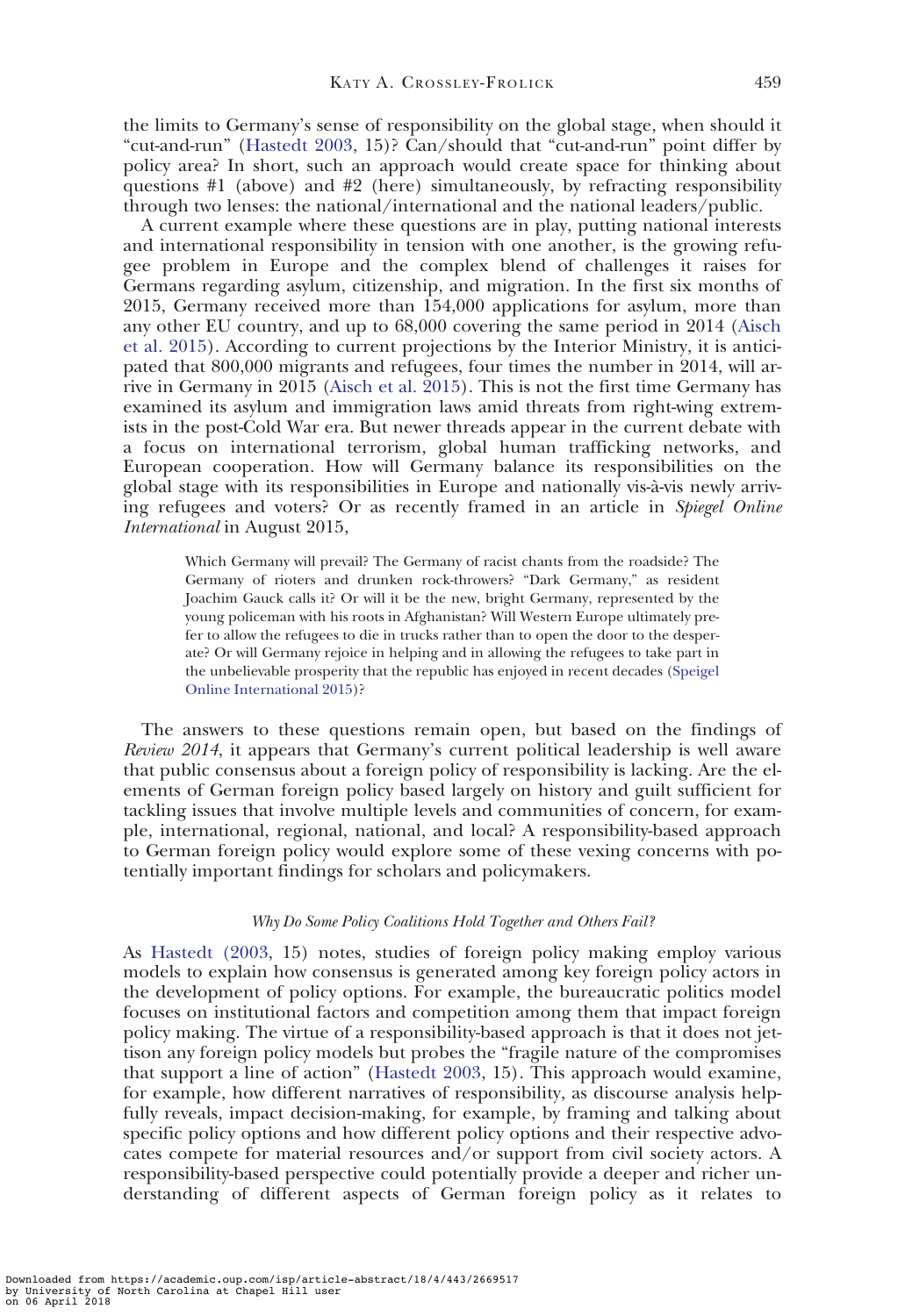responsibility and how societal support is cultivated. In the area of Germany's peacebuilding policies, for example, we find that notwithstanding important efforts in the 1990s to enhance its "peace profile" and a steady drumbeat of rhetoric about the country's moral and constitutional responsibilities to promote peace in the world, disparate institutional interpretations among various executive level ministries negatively impacted Germany's overall global leadership and effectiveness in this area ([Crossley-Frolick 2013](#page-18-0)). A responsibility-based approach directs us to investigate the absence of an overarching national framework for Germany's peacebuilding policies and indicates that the absence of "solid embedded consensus" (point #2 above) about the goals of peacebuilding and the underlying rationale have yet to congeal.

There are other policy areas that would benefit from this approach as well. For example, one of the most controversial aspects of Germany's post-Cold War foreign policy is military intervention. Different constituencies seem to support military intervention for ostensibly the same humanitarian purposes, including the public at large (Körber Stiftung 2014, 6). But underneath that veneer of consensus are potentially different understandings of responsibility, including collectively defined limits to that responsibility that could cause policymakers to stumble if they are not sensitive to them. For example, should military intervention be for humanitarian goals or for broader security concerns such as halting the spread of terrorism? What about the Eurozone crisis? How does Germany's sense of historical responsibility for the success of the European project look from different perspectives, that is, national, regional, and international? Are coalitions easier to build around areas deemed a "special responsibility" in German foreign policy (e.g., security in Europe, Israel, prevention of genocide, and refugees)? How do coalitions around foreign policy issues that are literally closer to home, such as the crisis in Ukraine, differ from those that are more geographically remote? In sum, in order for a foreign policy to have momentum, it will need a coalition of supporters to sustain it. A responsibility-based approach focuses attention on constituencies and their respective understandings of responsibility. It also affords the opportunity to explore the obstacles that hinder the creation of such shared interpretations.

# Conclusion: No Flight from Responsibility

A German "politics of responsibility," as first articulated by Foreign Minister Hans-Dietrich Genscher in 1975, is now forty years old and in a mid-life crisis. In its original formulation, it emphasized restraint, multilateralism, and humanitarianism. By 1991, Helmut Kohl declared, "There can be no safe little corner in world politics for us Germans. There is no flight from responsibility. We intend to make a contribution to a world of peace, freedom and justice" [\(Kohl 1991\)](#page-20-0). Shortly thereafter, Foreign Minister Joschka Fischer reframed it, urging his fellow Germans and his own party, with its resilient pacifist roots, to actively engage in the world and to confront genocide and other gross human rights violations ([Fischer 1995](#page-19-0)). Recently, President Joachim Gauck zeroed in on the notion of responsibility again, challenging his fellow citizens to come to terms with the need for Germany to close the gap between its power (capabilities) and its willingness to assume a more prominent international role in global affairs, including a readiness to use force ([Gauck 2014](#page-19-0)). A responsibility-based approach to studying this leitmotif of German foreign policy provides an opportunity to carefully examine how conceptions of power, purpose (national interest), and responsibility are all linked to normative notions of obligation, accountability, and community, both domestic and foreign.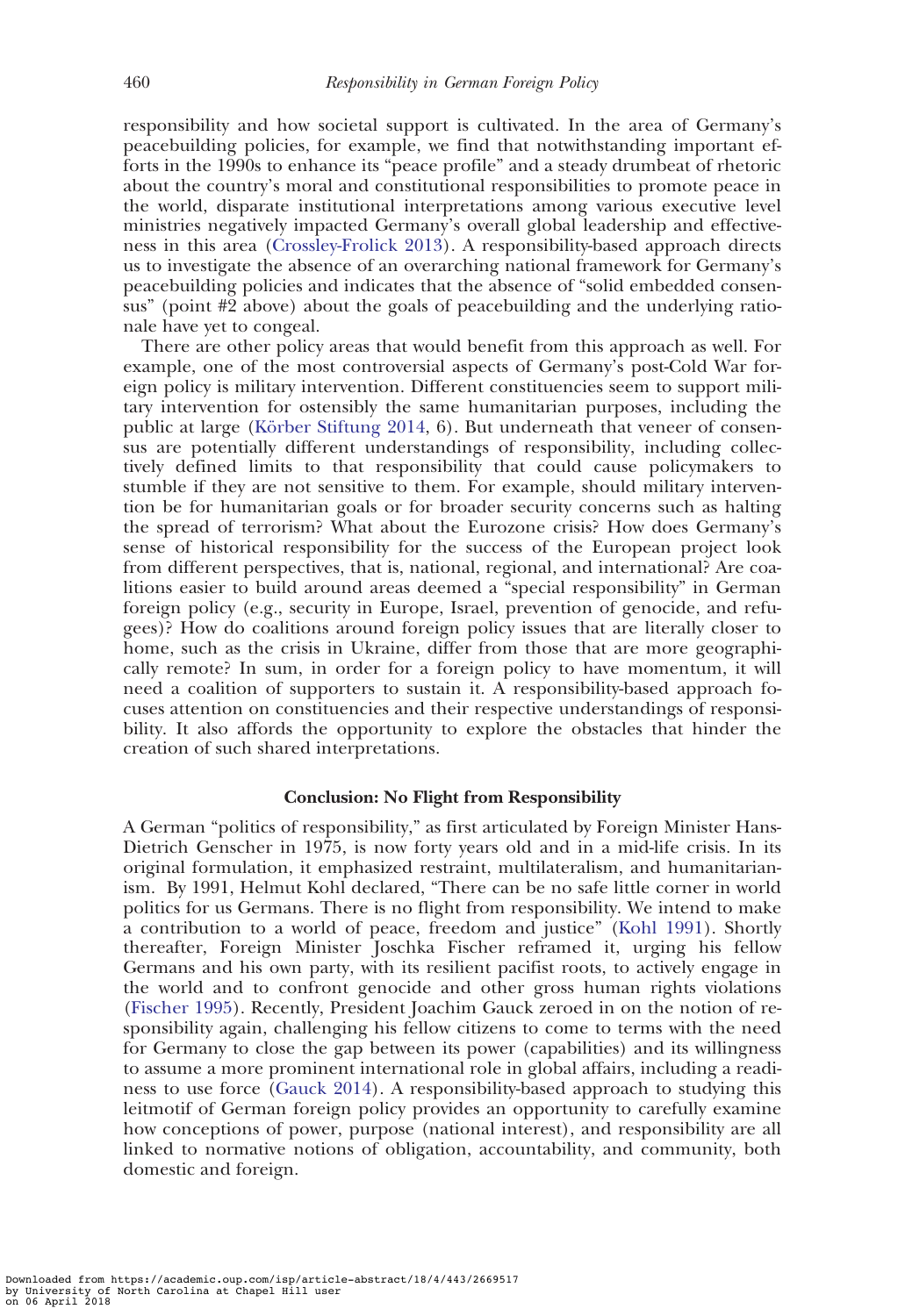# References

- <span id="page-18-0"></span>ADLER, EMANUEL. 1997. "Seizing the Middle Ground: Constructivism in World Politics." European Journal of International Relations 3: 319–63.
- AISCH, GERGOR, SARAH ALMUKHTAR, HAEYOUN PARK, AND JEREMY WHITE. 2015. "Which Countries are Under the Most Strain in the European Migration Crisis." New York Times, September 3. Accessed September 26, 2015. [http://www.nytimes.com/interactive/2015/08/28/world/europe/countries](http://www.nytimes.com/interactive/2015/08/28/world/europe/countries-under-strain-from-european-migration-crisis.html?_r=0)under-strain-from-european-migration-crisis.html? $r=0$  $r=0$ .
- ASHLEY, RICHARD K., AND R.B.J. WALKER. 1990. "Introduction: Speaking the Language of Exile: Dissident Thought in International Studies." International Studies Quarterly 34: 259–68.
- AUSWARTIGES AMT. 2014a. "Review 2014." Accessed February 3, 2015. [http://www.aussenpolitik-weiter](http://www.aussenpolitik-weiter-denken.de/en/review-2014.html)[denken.de/en/review-2014.html](http://www.aussenpolitik-weiter-denken.de/en/review-2014.html).
- AUSWARTIGES AMT. 2014b. "Motivation and Background." Accessed March 14, 2015. [http://www.aus](http://www.auswaertiges-amt.de/EN/AAmt/Review2014/Hintergrund_node.html) [waertiges-amt.de/EN/AAmt/Review2014/Hintergrund\\_node.html](http://www.auswaertiges-amt.de/EN/AAmt/Review2014/Hintergrund_node.html).
- BANCHOFF, THOMAS. 1999. The German Problem Transformed: Institutions, Politics, and Foreign Policy, 1945– 1995. Ann Arbor: University of Michigan Press.
- BARNETT, MICHAEL. 2008. "Duties beyond Borders." In Foreign Policy: Theories, Actors, Cases, edited by Steve Smith, Amelia Hadfield, and Tim Dunne, 189–203. Oxford: Oxford University Press.
- BAUMANN, RAINER. 2002. "The Transformation of German Multilateralism." German Politics & Society 20: 1–26.
- BERGER, THOMAS U. 1998. Cultures of Antimilitarism: National Security in Germany and Japan. Baltimore: The Johns Hopkins University Press.
- BOCK, STEFANIE. 2002. "Neuer Wein in Alten Schla¨uchen Eine Untersuchung Zum Bedeutungswandel Von Schlüsselbegriffen Im Außenpolitischen Diskurs Deutschlands." Master's Thesis, University Frankfurt am Main.
- BOLSINGER, ECKHARD. 2004. "A Great Power in Denial: Bringing Germany Back to Reality." worldsecuritynetwork.com. Accessed March 2, 2015. [http://www.worldsecuritynetwork.com/Europe/](http://www.worldsecuritynetwork.com/Europe/Bolsinger-Eckard/A-Great-Power-in-DenialBringing-Germany-Back-to-Reality) [Bolsinger-Eckard/A-Great-Power-in-DenialBringing-Germany-Back-to-Reality](http://www.worldsecuritynetwork.com/Europe/Bolsinger-Eckard/A-Great-Power-in-DenialBringing-Germany-Back-to-Reality).
- BULL, HEDLEY. 1977. The Anarchical Society: A Study of Order in World Politics. New York: Columbia University Press.
- BUNDESMINISTERIUM FÜR BILDUND UND FORSCHUNG. 2013. "Strategy of the Federal and Länder Science Ministers for the Internationalisation of Higher Education Institutions in Germany." In Resolution of the 18th Meeting of the Joint Science Conference in Berlin, April 12, 2013.
- BUNDESMINISTERIUM FÜR WIRTSCHAFTLICHE ZUSAMMENARBEIT. 2014. "Zahlen und Fakten-Geber im Vergleich 2014." Accessed May 18, 2015. [http://www.bmz.de/de/ministerium/zahlen\\_fakten/](http://www.bmz.de/de/ministerium/zahlen_fakten/geber/index.html) [geber/index.html](http://www.bmz.de/de/ministerium/zahlen_fakten/geber/index.html).
- CDU/CSU. 2008. "A Security Strategy for Germany: Resolution of the CDU/CSU Parliamentary Group." Accessed March 10, 2015. [https://www.cducsu.de/sites/default/files/](https://www.cducsu.de/sites/default/files/Sicherheitsstrategie_Resolution_080506_Engl.pdf) [Sicherheitsstrategie\\_Resolution\\_080506\\_Engl.pdf.](https://www.cducsu.de/sites/default/files/Sicherheitsstrategie_Resolution_080506_Engl.pdf)
- CENTER FOR INTERNATIONAL PEACE OPERATIONS. 2014. "International and German Personnel in Peace Operations." Accessed August 15, 2015. [http://www.zif-berlin.org/fileadmin/uploads/analyse/](http://www.zif-berlin.org/fileadmin/uploads/analyse/dokumente/veroeffentlichungen/International_Personnel_in_Peace_Operations_2014_ENG.pdf) [dokumente/veroeffentlichungen/International\\_Personnel\\_in\\_Peace\\_Operations\\_2014\\_ENG.pdf.](http://www.zif-berlin.org/fileadmin/uploads/analyse/dokumente/veroeffentlichungen/International_Personnel_in_Peace_Operations_2014_ENG.pdf)
- CHAN, GERALD. 2001. "Power and Responsibility in China's International Relations." In Power and Responsibility in Chinese Foreign Policy, edited by Yongjin Zhang and Austin Greg. Canberra: Asia Pacific Press.
- COHEN, ROGER. 1999. "A New German Assertiveness on Its Foreign Policy Stance." New York Times. Accessed August 3, 2015. [http://www.nytimes.com/1999/09/12/world/a-new-german-assertive](http://www.nytimes.com/1999/09/12/world/a-new-german-assertiveness-on-its-foreign-policy-stance.html) [ness-on-its-foreign-policy-stance.html.](http://www.nytimes.com/1999/09/12/world/a-new-german-assertiveness-on-its-foreign-policy-stance.html)
- CONNOLLY, KATE. 2010. "German President Horst Köhler Quits Over Afghanistan Gaffe." The Guardian Accessed February 9, 2015. [http://www.theguardian.com/world/2010/may/31/german-president](http://www.theguardian.com/world/2010/may/31/german-president-horst-kohler-quits)[horst-kohler-quits.](http://www.theguardian.com/world/2010/may/31/german-president-horst-kohler-quits)
- CONRAD, NAOMI. 2014. "Germany Says 'Willkommen' to Foreign Students." Accessed August 25, 2015. http://www.dw.com/en/germany-sayswillkommen-to-foreign-students/a-17790362.
- CRAWFORD, BEVERLY. 2007. Power and German Foreign Policy: Embedded Hegemony in Europe. Basingstoke: Palgrave Macmillan.
- CROSSLEY-FROLICK, KATY A. 2013. "Domestic Constraints, German Foreign Policy and Post-conflict Peacebuilding." German Politics and Society 31: 43–75.
- DE WIJS, SACHA. 2015. "Germany, Still the Reluctant Hegemon." Carnegie Europe—Carnegie Endowment for International Peace. Accessed March 11, 2015. [http://carnegieeurope.eu/strategiceurope/](http://carnegieeurope.eu/strategiceurope/?fa=57163) [?fa](http://carnegieeurope.eu/strategiceurope/?fa=57163)=[57163.](http://carnegieeurope.eu/strategiceurope/?fa=57163)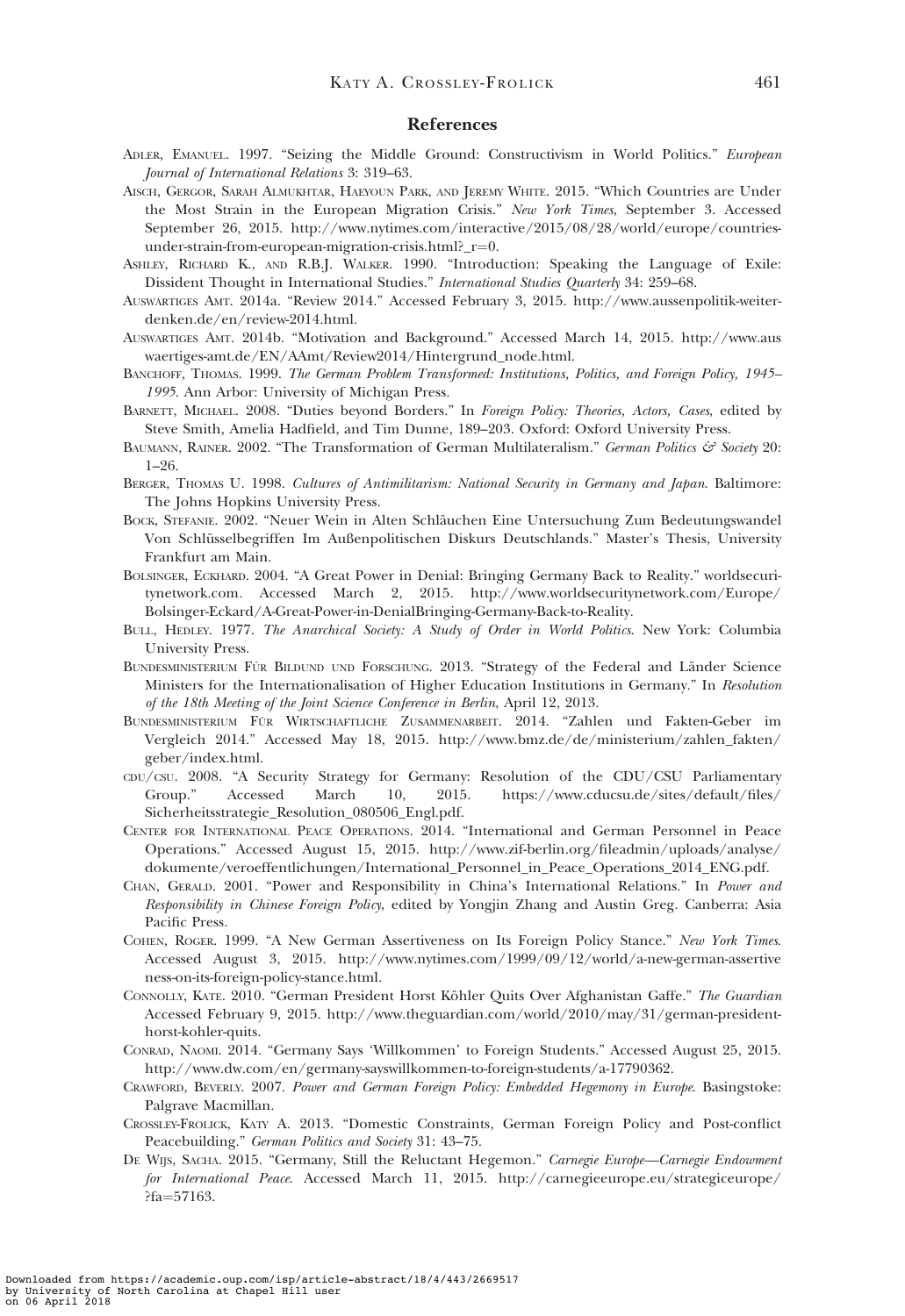- <span id="page-19-0"></span>DEMPSEY, JUDY. 2008. "Germany Hopes to Focus on 'National Interests'." New York Times. Accessed March 3, 2015. [http://www.nytimes.com/2008/05/05/world/europe/05iht-germany.4.12581496.](http://www.nytimes.com/2008/05/05/world/europe/05iht-germany.4.12581496.html) [html.](http://www.nytimes.com/2008/05/05/world/europe/05iht-germany.4.12581496.html)
	- -. 2010. "German President Quits Over Remarks on Military." New York Times. Accessed February 9, 2015. [http://www.nytimes.com/2010/06/01/world/europe/01germany.html?\\_r](http://www.nytimes.com/2010/06/01/world/europe/01germany.html?_;r=0)=[0](http://www.nytimes.com/2010/06/01/world/europe/01germany.html?_;r=0).
- -. 2014. "Germany's President Speaks Out about Taking Responsibility." Carnegie Europe-Carnegie Endowment for International Peace. Accessed February 10, 2015. [http://carnegieeurope.eu/strategi](http://carnegieeurope.eu/strategiceurope/?fa=54394)  $c$ europe $/$ ?fa=[54394](http://carnegieeurope.eu/strategiceurope/?fa=54394).
- DER DERIAN, JAMES, AND MICHAEL J. SHAPIRO. 1989. International/Intertextual Relations: Postmodern Readings of World Politics. Lexington, MA: Lexington Books.
- DEUTSCHER BUNDESTAG. 2011. "Plenarprotokoll." Accessed September 28, 2015. [http://dipbt.bundes](http://dipbt.bundestag.de/doc/btp/17/17112.pdf) [tag.de/doc/btp/17/17112.pdf.](http://dipbt.bundestag.de/doc/btp/17/17112.pdf)
- DUFFIELD, JOHN S. 1994. "German Security Policy after Unification: Sources of Continuity and Restraint." Contemporary Security Policy 15: 170–98.
- ———. 1998. World Power Forsaken: Political Culture, International Institutions, and German Security Policy after Unification. Stanford, CA: Stanford University Press.
- DUCKERS, DANIEL, AND ANDREAS MEHLER. 2007. "Deutsche Außenpolitik und Krisenprävention." In Deutsche Außenpolitik. Sicherheit, Wohlfahrt, Institutionen und Normen, edited by Thomas Jäger, Alexander Höse, and Kai Oppermann, 256. Wiesbaden: VS Verlag für Sozialwiss enschaften.
- ECONOMIST. 2015. "German Foreign Policy: A Lurch onto the World Stage." February 28. Accessed February 2, 2015. [http://www.economist.com/news/europe/21645223-germany-emerging-faster-it](http://www.economist.com/news/europe/21645223-germany-emerging-faster-it-wanted-global-diplomatic-force-lurch-world)[wanted-global-diplomatic-force-lurch-world.](http://www.economist.com/news/europe/21645223-germany-emerging-faster-it-wanted-global-diplomatic-force-lurch-world)
- ERB, SCOTT. 2003. German Foreign Policy: Navigating a New Era. Boulder: Lynne Rienner.
- EUROSTAT EU. 2015. Accessed October 24, 2015. [http://ec.europa.eu/eurostat/guip/introAction.](http://ec.europa.eu/eurostat/guip/introAction.do?profile=cpro&theme=euroind&lang=en&country1=DE&country2=eu28%5D) [do?profile](http://ec.europa.eu/eurostat/guip/introAction.do?profile=cpro&theme=euroind&lang=en&country1=DE&country2=eu28%5D)=[cpro&theme](http://ec.europa.eu/eurostat/guip/introAction.do?profile=cpro&theme=euroind&lang=en&country1=DE&country2=eu28%5D)=[euroind&lang](http://ec.europa.eu/eurostat/guip/introAction.do?profile=cpro&theme=euroind&lang=en&country1=DE&country2=eu28%5D)=[en&country1](http://ec.europa.eu/eurostat/guip/introAction.do?profile=cpro&theme=euroind&lang=en&country1=DE&country2=eu28%5D)=[DE&country2](http://ec.europa.eu/eurostat/guip/introAction.do?profile=cpro&theme=euroind&lang=en&country1=DE&country2=eu28%5D)=[eu28\]](http://ec.europa.eu/eurostat/guip/introAction.do?profile=cpro&theme=euroind&lang=en&country1=DE&country2=eu28%5D).
- FISCHER, JOSCHKA. 1995. "Die Katastrophe in Bosnien und die Konsequenzen fiir unsere Partei Biindnis90/DieGriinen: Ein Brief an die Bundestagsfraktion und an die Partei." Accessed September 6, 2012. [http://www.gruene.de/fileadmin/user\\_upload/Dokumente/Griine\\_](http://www.gruene.de/fileadmin/user_upload/Dokumente/Griine_Geschichte/joschkaFischer_Die_Katastrophe_in_Bosnien_und_die) [Geschichte/joschkaFischer\\_Die\\_Katastrophe\\_in\\_Bosnien\\_und\\_dieK](http://www.gruene.de/fileadmin/user_upload/Dokumente/Griine_Geschichte/joschkaFischer_Die_Katastrophe_in_Bosnien_und_die)onsequenzen\_fuer\_unsere\_ Partei\_1995.pdf.
- FOOT, ROSEMARY. 2001. "China and the Idea of a Responsible State." In Power and Responsibility in Chinese Foreign Policy, edited by Yongjin Zhang and Greg Austin, 21–47. Acton: Australian National University, Asia Pacific Press.
- FRANKENBURGER, KLAUS-DIETER, AND HANNS MAULL. 2011. "Gimme a Break." In Foreign Policy, Germany Takes Time Out from a Complex World. March 24. [http://www.transatlanticacademy.org/blogs/klaus](http://www.transatlanticacademy.org/blogs/klaus-dieter-frankenberger-and-hanns-maull/%E2%80%9Egimme-break%E2%80%9C-foreign-policy-germany-takes-time-out)[dieter-frankenberger-and-hanns-maull/%E2%80%9Egimme-break%E2%80%9C-foreign-policy-ger](http://www.transatlanticacademy.org/blogs/klaus-dieter-frankenberger-and-hanns-maull/%E2%80%9Egimme-break%E2%80%9C-foreign-policy-germany-takes-time-out) [many-takes-time-out.](http://www.transatlanticacademy.org/blogs/klaus-dieter-frankenberger-and-hanns-maull/%E2%80%9Egimme-break%E2%80%9C-foreign-policy-germany-takes-time-out)
- GAUCK, JOACHIM. 2014. "Germany's Role in the World: Reflections on Responsibility, Norms and Alliances." Speech at the Munich Security Conference, January 31, 2014. Accessed October 3, 2014. [http://www.Bundespraesident.De/SharedDocs/Downloads/DE/Reden/2014/01/140131-Muench](http://www.Bundespraesident.De/SharedDocs/Downloads/DE/Reden/2014/01/140131-Muenchner-Sicherheitskonferenz-Englisch.Pdf?_blob=publicationFile) [ner-Sicherheitskonferenz-Englisch.Pdf?\\_blob](http://www.Bundespraesident.De/SharedDocs/Downloads/DE/Reden/2014/01/140131-Muenchner-Sicherheitskonferenz-Englisch.Pdf?_blob=publicationFile)=[publicationFile](http://www.Bundespraesident.De/SharedDocs/Downloads/DE/Reden/2014/01/140131-Muenchner-Sicherheitskonferenz-Englisch.Pdf?_blob=publicationFile).
- GENSCHER, HANS-DIETRICH. 1985. Deutsche Aussenpolitik: Ausgewählte Reden und Aufsätze, 1974–1985. Stuttgart: Bonn Aktuell.
- GERMAN FEDERAL ENTERPRISE FOR INTERNATIONAL COOPERATION. 2012. Germany in the Eyes of the World. Accessed February 20, 2015. [http://www.giz.de/en/downloads/en-germany-in-the-eyes-of-the](http://www.giz.de/en/downloads/en-germany-in-the-eyes-of-the-world-2012.pdf)[world-2012.pdf](http://www.giz.de/en/downloads/en-germany-in-the-eyes-of-the-world-2012.pdf).
- GESELLSCHAFT FÜR KONSUMFORSCHUNG (GFK). 2014. "Germany Knocks USA off Top Spot for 'Best Nation' After 5 Years." Press Release, November 12. Accessed September 21, 2015. [http://www.](http://www.gfk.com/documents/press-releases/2014/2014-11-12_anholt_gfk%20nation%20brand%20index%202014.pdf) [gfk.com/documents/press-releases/2014/2014-11-12\\_anholt\\_gfk%20nation%20brand%20index](http://www.gfk.com/documents/press-releases/2014/2014-11-12_anholt_gfk%20nation%20brand%20index%202014.pdf) [%202014.pdf](http://www.gfk.com/documents/press-releases/2014/2014-11-12_anholt_gfk%20nation%20brand%20index%202014.pdf).
- GLOBAL POLICY FORUM. 2015. "Regular Budget Payments of Largest Payers 2012." Accessed February 14, 2015. [http://www.un.org/en/peacekeeping/operations/financing.shtml.](http://www.un.org/en/peacekeeping/operations/financing.shtml)
- GRADUATE INSTITUTE OF INTERNATIONAL AND DEVELOPMENT STUDIES. 2015. Small Arms Survey 2015. Accessed August 30, 2015. [http://www.smallarmssurvey.org/publications/by-type/yearbook/small-arms-sur](http://www.smallarmssurvey.org/publications/by-type/yearbook/small-arms-survey-2015.html) [vey-2015.html](http://www.smallarmssurvey.org/publications/by-type/yearbook/small-arms-survey-2015.html).
- GRANT, RUTH, AND ROBERT KEOHANE. 2005. "Accountability and Abuses of Power in World Politics." American Political Science Review 99: 29–43.
- GRIX, JONATHAN, AND BARRIE HOULIHAN 2014. "Sports Mega-Events as Part of a Nation's Soft Power Strategy: The Cases of Germany (2006) and the UK (2012)." British Journal of Politics and International Relations 16: 572–96.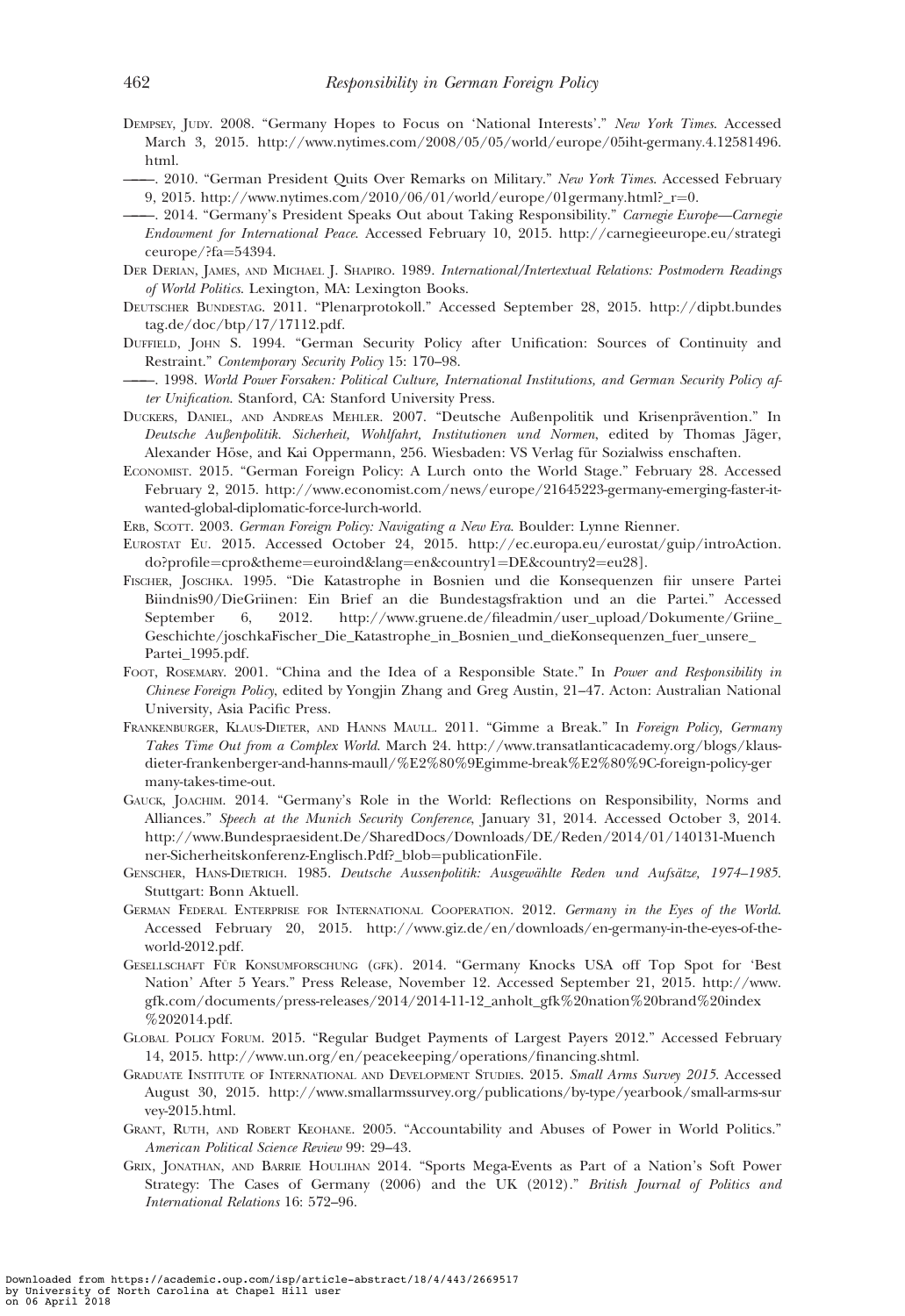- <span id="page-20-0"></span>HACKE, CHRISTIAN. 1997. Die Aussenpolitik Der Bundesrepublik Deutschland: Weltmacht Wider Willen? Berlin: Ullstein.
- HARNISCH, SEBASTIAN. 2013. "German Foreign Policy: Gulliver's Travails in the 21st Century." In Foreign Policy in Comparative Perspective: Domestic and International Influences on State Behavior, 2nd ed., edited by Ryan K. Beasley, Juliet Kaarbo, Jeffrey S. Lantis, and Michael T. Snarr, 71–93. Washington, DC: CQ Press.
- HASTEDT, GLENN. 2003. "Definitions of Responsibility and American Foreign Policy." PS: Political Science & Politics 36: 11-16.
- HELLMANN, GUNTHER, CHRISTIAN WEBER, AND FRANK SAUER. 2008. Die Semantik Der Neuen Deutschen Aussenpolitik Eine Analyse Des Aussenpolitischen Vokabulars Seit Mitte Der 1980er Jahre. Wiesbaden: VS Verlag für Sozialwissenschaften/GWV Fachverlage GmbH.
- HOFFMANN, CHRISTIANE, AND RALF NEUKIRCH. 2013. "Gerhard Schröder: When German Foreign Policy Came of Age." Spiegel Online International. Accessed August 13, 2015. [http://www.spiegel.de/international/ger](http://www.spiegel.de/international/germany/interview-former-german-chancellor-gerhard-schroeder-on-foreign-policy-a-891839-2.html) [many/interview-former-german-chancellor-gerhard-schroeder-on-foreign-policy-a-891839-2.html](http://www.spiegel.de/international/germany/interview-former-german-chancellor-gerhard-schroeder-on-foreign-policy-a-891839-2.html).
- HOFFMANN, CHRISTIANE, AND CHRISTOPH SCHULT. 2014. "NATO Chief Rasmussem Urges Stronger German Foreign Policy Role." Spiegel Online International. Accessed August 13, 2015. [http://www.spiegel.de/interna](http://www.spiegel.de/international/germany/nato-chief-rasmussem-urges-stronger-german-foreign-policy-role-a-979754.html) [tional/germany/nato-chief-rasmussem-urges-stronger-german-foreign-policy-role-a-979754.html](http://www.spiegel.de/international/germany/nato-chief-rasmussem-urges-stronger-german-foreign-policy-role-a-979754.html).
- HOPF, TED. 1998. "The Promise of Constructivism in International Relations Theory." International Security 23: 171–200.
- INTERNATIONAL INSTITUTE FOR STRATEGIC STUDIES. 2015. "The Military Balance 2015." Press Statement. Accessed February 16, 2015. [http://www.iiss.org/en/about%20us/press%20room/press%20re](http://www.iiss.org/en/about%20us/press%20room/press%20releases/press%20releases/archive/2015-4fe9/february-0592/military-balance-2015-press-statement-40a1) [leases/press%20releases/archive/2015-4fe9/february-0592/military-balance-2015-press-statement-](http://www.iiss.org/en/about%20us/press%20room/press%20releases/press%20releases/archive/2015-4fe9/february-0592/military-balance-2015-press-statement-40a1)[40a1.](http://www.iiss.org/en/about%20us/press%20room/press%20releases/press%20releases/archive/2015-4fe9/february-0592/military-balance-2015-press-statement-40a1)
- KATZENSTEIN, PETER. 1997. Tamed Power: Germany in Europe. Ithaca, NY: Cornell University Press.
- KOHL, HELMUT. 1991. "Regierungserklärung zur 12. Wahlperiode des Deutschen Bundestages." Accessed March 5, 2015. [http://helmut-kohl.kas.de/index.php?menu\\_sel](http://helmut-kohl.kas.de/index.php?menu_sel=17&menu_sel2=&menu_sel3=&menu_sel4=&msg=609)=[17&menu\\_sel2](http://helmut-kohl.kas.de/index.php?menu_sel=17&menu_sel2=&menu_sel3=&menu_sel4=&msg=609)= [&menu\\_sel3](http://helmut-kohl.kas.de/index.php?menu_sel=17&menu_sel2=&menu_sel3=&menu_sel4=&msg=609)=[&menu\\_sel4](http://helmut-kohl.kas.de/index.php?menu_sel=17&menu_sel2=&menu_sel3=&menu_sel4=&msg=609)=[&msg](http://helmut-kohl.kas.de/index.php?menu_sel=17&menu_sel2=&menu_sel3=&menu_sel4=&msg=609)=[609](http://helmut-kohl.kas.de/index.php?menu_sel=17&menu_sel2=&menu_sel3=&menu_sel4=&msg=609).
- KÖRBER, STIFTUNG. 2014. "Körber Stiftung Umfrage: Involvement or Restraint?" Accessed October 4, 2014. [http://www.koerber-stiftung.de/fileadmin/user\\_upload/internationale\\_politik/sonderthe](http://www.koerber-stiftung.de/fileadmin/user_upload/internationale_politik/sonderthemen/umfrage_aussenpolitik/Koerber-Stiftung_Umfrage_Aussenpolitik_Broschuere_EN.pdf) [men/umfrage\\_aussenpolitik/Koerber-Stiftung\\_Umfrage\\_Aussenpolitik\\_Broschuere\\_EN.pdf](http://www.koerber-stiftung.de/fileadmin/user_upload/internationale_politik/sonderthemen/umfrage_aussenpolitik/Koerber-Stiftung_Umfrage_Aussenpolitik_Broschuere_EN.pdf).
- KREILE, MICHAEL. 1996. "Verantwortung und Interesse in Der Deutschen Aussen- und Sicherheitspolitik." Aus Politik und Zeitgeschichte B5: 3–11.
- LANTIS, JEFFREY. 2002. Strategic Dilemmas and the Evolution of German Foreign Policy Since Unification. Westport, CT: Praeger.
- LARSEN, HENRIK. 1997. Foreign Policy and Discourse Analysis: France, Britain, and Europe. London/New York: Routledge/LSE.
- LEITHNER, ANIKA. 2009. Shaping German Foreign Policy: History, Memory, and National Interest. Boulder: FirstForumPress.
- LINDSEY, DARYL. 2013. "Germany Seeks Low Profile in Syria." Accessed July 9, 2015. [http://www.spiegel.](http://www.spiegel.de/international/world/german-experts-say-berlin-to-play-small-or-no-role-in-syria-strike-a-919491.html) [de/international/world/german-experts-say-berlin-to-play-small-or-no-role-in-syria-strike-a-919491.html](http://www.spiegel.de/international/world/german-experts-say-berlin-to-play-small-or-no-role-in-syria-strike-a-919491.html).
- LONGHURST, KERRY. 2004. Germany and the Use of Force: The Evolution of German Security Policy 1990–2003. Manchester: Manchester University Press.
- MAJER-O'SICKEY, INGEBORG. 2006. "Out of the Closet? German Patriotism and Soccer Mania." German Politics and Society 24: 82–97.
- MAULL, HANNS W. 1992. "Zivilmacht Bundesrepublik Deutschland. Vierzehn Thesen Für Eine Neue Deutsche Aussenpolitik." Europa Archiv 10: 269–78.
- McCLORY, JONATHAN. 2012. The New Persuaders III: A 2012 Ranking of Global Soft Power. London: Institute for Government.
- MEARSHEIMER, JOHN J. 1990. "Back to the Future: Instability in Europe After the Cold War." International Security 15: 5–56.
- MERKEL, ANGELA. 2003. "Schroeder Doesn't Speak for All Germans." Washington Post. Accessed September 12, 2015. [https://www.washingtonpost.com/archive/opinions/2003/02/20/schroeder](https://www.washingtonpost.com/archive/opinions/2003/02/20/schroeder-doesnt-speak-for-all-germans/1e88b69d-ac42-48e2-a4ab-21f62c413505/)[doesnt-speak-for-all-germans/1e88b69d-ac42-48e2-a4ab-21f62c413505/](https://www.washingtonpost.com/archive/opinions/2003/02/20/schroeder-doesnt-speak-for-all-germans/1e88b69d-ac42-48e2-a4ab-21f62c413505/).
- MILLIKEN, JENNIFER. 1999. "The Study of Discourse in International Relations: A Critique of Research and Methods." European Journal of International Relations 5: 225–54.
- MISKKIMMON, ALISTER. 2012. "German Foreign Policy and the Libya Crisis." German Politics and Society 21: 392–410.
- MONETA, SARA LAMBERTI. 2010. "Hans-Dietrich Genscher: West Germany's 'Slippery Man.'" Kontur: Tidsskrift for Kulturstudier 19: 13–20.